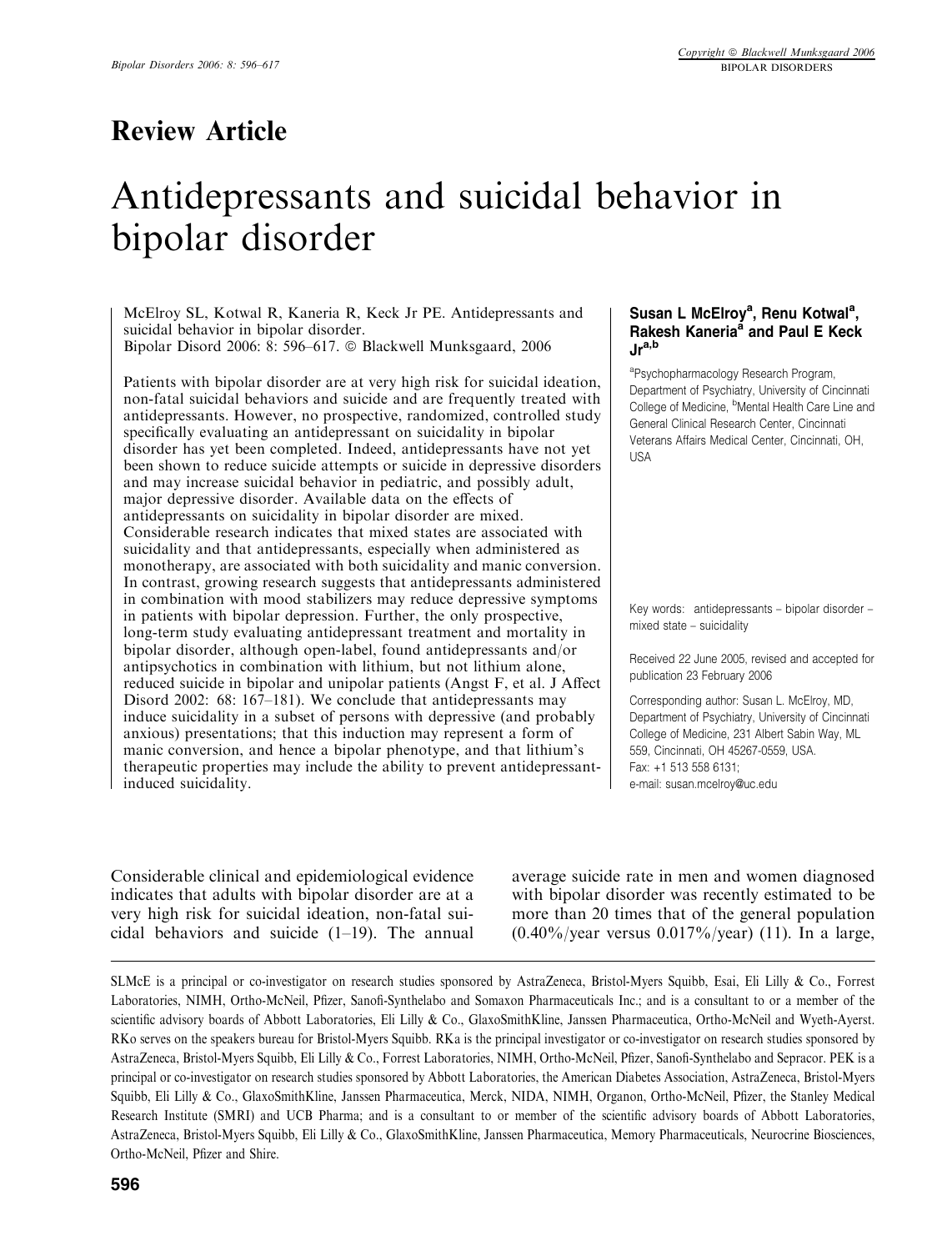observational cohort study of all prescribed lithium and recorded suicides in Denmark from 1995 to 1999, Kessing et al. (18) reported that the crude suicide rate among patients who purchased at least one lithium prescription was over 11 times higher [rate ratio 11.5, 95% confidence interval (CI), 9.4– 14.1] compared with persons who did not purchase lithium. Rates of lifetime suicide attempts and suicidal ideation among patients with bipolar disorder are much higher, at 25–50% and 80%, respectively. Although less extensively studied, available research shows adolescents with bipolar disorder are similarly at very high risk for suicidal ideation and behaviors (20–22). Indeed, although much research suggests major depressive disorder is the psychiatric condition most commonly associated with suicide, recent epidemiological data suggest bipolar disorder's association with suicide ideation and attempts may be stronger (3, 4, 11, 12, 17, 23).

Considerable clinical evidence also indicates that persons with bipolar disorder who seek treatment are frequently given antidepressants (10, 24–26). Of the first 258 patients followed prospectively for 1 year in the Stanley Foundation Bipolar Network, 53% received an antidepressant (24). Of the first 955 patients enrolled in the National Institute of Health Systematic Treatment Enhancement Program for Bipolar Disorder (NIMH STEP-BD), 38% received an antidepressant (25). Indeed, in some samples, patients with bipolar disorder are more likely to have received antidepressants than mood stabilizers. Of 2,839 bipolar disorder patients enrolled in the Stanley Center Bipolar Disorder Registry, 54% reported using an antidepressant, whereas 37% reported using an antimanic agent (10). Similarly, from October 1993 to January 1999, nearly half (47%) of the 3,797 recognized bipolar disorder patients from the California Medicaid (Medi-Cal) fee-for-services program did not use a mood stabilizer at the time they initiated antidepressant therapy (26).

Despite the substantial exposure of bipolar patients to antidepressants, the role of these agents in the treatment of bipolar disorder has been and continues to be controversial (2, 27–44). Antidepressants have been vastly under-studied in the treatment of bipolar disorder compared with depressive and anxiety disorders. Different experts and authoritative guidelines provide different recommendations regarding the use of these agents in this illness (31–35, 40–49). The only antidepressant agent approved by the US Food and Drug Administration (FDA) for use in bipolar disorder, fluoxetine, is approved for use in combination with olanzapine (as Symbyax) for the acute treatment of bipolar depression. No single antidepressant agent or antidepressant class was shown to be efficacious as monotherapy in any phase of bipolar disorder (depression, mania or maintenance) in two adequately powered, randomized, placebo-controlled trials, and no antidepressant is approved as monotherapy by the FDA for the treatment of any phase of the illness. Clinical research indicates that although some patients do well with these agents (29, 33, 36, 37, 42), response rates are generally low and some patients destabilize by switching into manic, hypomanic, mixed and rapid-cycling affective states (31, 32, 34, 35, 41, 43, 44). Perhaps most importantly, whereas substantial evidence suggests that lithium may reduce various aspects of suicidality in patients with bipolar disorder (11–13, 50–53), no clear evidence indicates that antidepressants have comparable effects (51, 53).

The controversy surrounding antidepressant use in bipolar disorder takes on greater relevance with recent re-analyses of pediatric depression trials showing that antidepressants may increase suicidal behaviors (but not suicide), while having limited efficacy in children and adolescents with major depressive disorder (54–59) – a subgroup of patients that may be at increased risk for developing bipolar disorder (60–63). Thus, in October 2004, the FDA issued a public health advisory requiring a blackbox warning for all antidepressants about the risk for 'clinical worsening, suicidality, and unusual changes in behavior' in pediatric patients receiving antidepressants (64). The warning was subsequently extended to adults receiving antidepressants for major depressive disorder. Of note, the warning implies but does not outrightly contend what many experts who treat bipolar disorder have been suggesting for quite some time – that antidepressants may induce mood and behavioral dysregulation, including suicidality, by inducing various aspects of mania, including mixed states, in patients with occult or misdiagnosed bipolar disorder (65–69). Thus, in a section labelled -screening patients for bipolar disorder, the FDA warning notes that 'a major depressive episode may be the initial presentation of bipolar disorder' and recommends that patients should be 'adequately screened to determine if they are at risk for bipolar disorder' because 'it is generally believed (though not established in controlled trials) that treating such an episode with an antidepressant alone may increase the likelihood of precipitation of a mixed/ manic episode in patients at risk for bipolar disorder' (64). The warning then states 'whether any of the symptoms described above represents such a conversion is unknown'.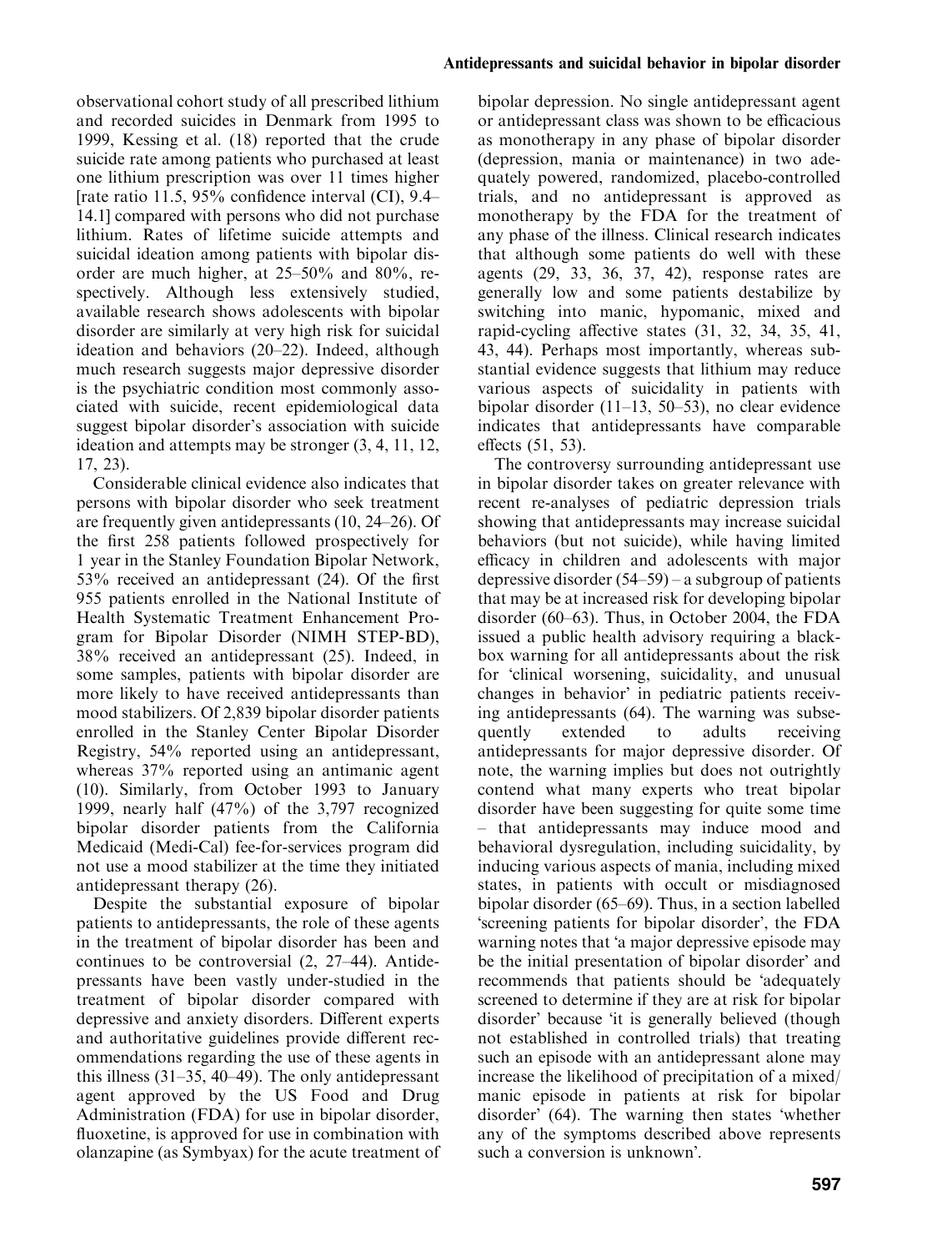Very little systematic research has prospectively examined the effects of antidepressants on suicidality in bipolar disorder. However, growing clinical evidence indicates that: (i) bipolar disorder is much more common than realized, particularly when its soft spectrum forms are considered, and is frequently misdiagnosed as unipolar depression and other conditions (e.g., anxiety disorders) for which many antidepressants have FDA indications (70–74); (ii) mixed states are much more common than once thought, in part due to more accurate conceptualizations of their boundaries with pure affective (including depressive) states (67–69, 71–78); (iii) mixed states are frequently associated with suicidality, possibly more so than pure states (66–69, 79–81), and (iv) mixed states associated with suicidality, including subthreshold mixed states – or the co-occurrences of manic and depressive symptoms that do not meet the narrow DSM-IV definition of a mixed episode – may be induced or exacerbated by antidepressants (65, 66, 68, 69, 82). In addition, preliminary data suggest there are age effects on the phenomenology of bipolar disorder as well as the rate of antidepressant-induced switch induction, with greater rates of spontaneous mixed states and antidepressantinduced manic switches seen in pediatric compared with adult forms of the illness (83–87). At the same time, emerging clinical trial data suggest that, when administered to bipolar patients with mood stabilizers (which include second-generation antipsychotics), antidepressants may reduce depressive symptoms with a lower risk of inducing manic conversion than when administered as monotherapy agents (36, 42).

In this paper, we selectively review the literature in an attempt to assess the effect, if any, of antidepressants on suicidality in bipolar disorder. Because no prospective, randomized, controlled study of an antidepressant on suicidality in bipolar disorder has yet been completed, we will approach this issue by asking three questions: (i) Can antidepressants induce suicidality by inducing mixed states, especially when administered as monotherapy? (ii) Can antidepressants reduce suicidality by treating depressive symptoms, especially when administered in combination with mood stabilizers? (iii) Does age modify the response of bipolarity to antidepressants?

In asking these questions, we performed a MEDLINE search of the English-language literature for the years 1966–2005 using the following terms: 'activation', 'akathisia', 'antidepressant', 'bipolar', 'lithium', 'mania', 'mixed', 'suicide', 'suicidality', 'suicide attempt' and 'switch'. We

reviewed reference lists of published studies to extract other articles. We also searched the FDA antidepressant database. Randomized prospective trials, large epidemiological studies and comprehensive reviews were selectively reviewed when available. However, as very little empirical research has explored the issues addressed in this review, including the three specific questions asked, retrospective chart reviews and open-label studies were used when more methodologically rigorous studies were not available.

## Is there any evidence pharmacotherapy reduces suicidality in bipolar disorder?

As noted earlier, we found no published prospective, randomized, controlled study of an antidepressant in bipolar disorder that evaluated suicidality as a primary outcome measure. Indeed, bipolar patients with clinically significant suicidality have generally been excluded from pharmacotherapy trials. Moreover, most controlled studies of antidepressants in bipolar disorder did not use suicidality measures as secondary outcome scales or separately report changes on values of suicidality items from depressive symptom scales (29, 30, 43, 44, 88–98). Thus, very few controlled data have empirically addressed the effects of antidepressants upon suicidal ideation, suicidal behavior or suicide in persons with bipolar disorder.

One important exception is the placebo-controlled comparison of olanzapine and the combination of olanzapine and fluoxetine (OFC) in 833 patients with bipolar type I depression carried out by Tohen et al. (36). In this 8-week study, olanzapine was found to be superior to placebo and OFC superior to both olanzapine and placebo in reducing overall depressive symptoms as measured by the Montgomery Asperg Depression Rating Scale (MADRS). Although patients 'with suicidal behavior within the previous 3 months' were excluded from participation, effects on suicidality were reported. On the suicidal thoughts item of the MADRS, all three treatments showed comparable improvement  $(-0.9$  for placebo,  $-1.1$  for olanzapine and  $-1.2$  for OFC), perhaps because baseline values were similarly low in all three groups. In addition, there were no reports of serious adverse events involving suicidal ideation, non-fatal suicidal behavior or suicide for any of the three treatment groups.

In contrast to the dearth of data on antidepressants in suicidality in bipolar disorder, mounting evidence has suggested that maintenance lithium treatment is effective in reducing suicidal ideation, suicide attempts and completed suicide in bipolar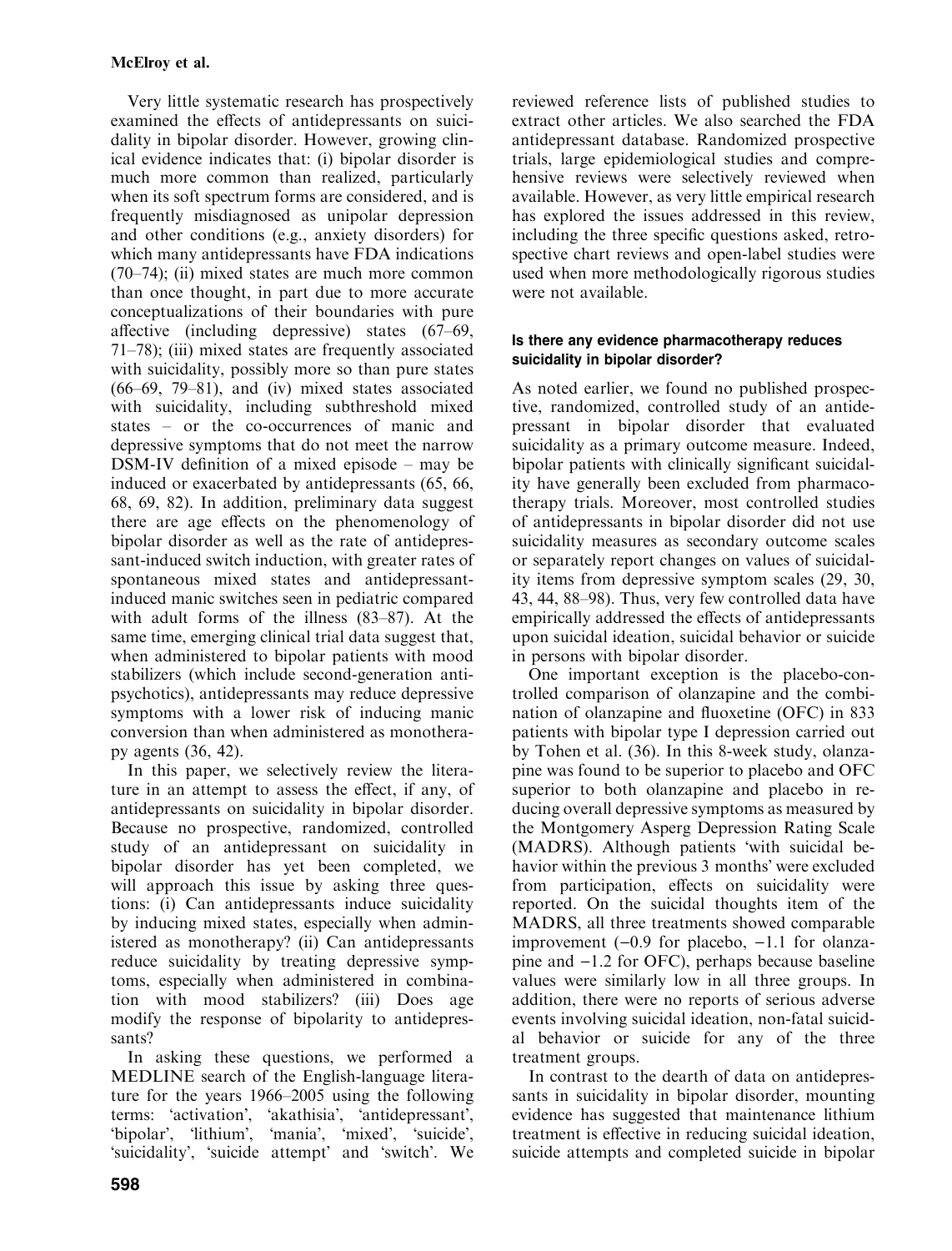patients (11–13, 18, 51–53, 99, 100). For example, in the large cohort study by Kessing et al. (18), in which patients who purchased at least one lithium prescription had a higher suicide rate than persons who never purchased lithium (crude rate ratio 11.5, 95% CI 9.4–14.1), it was also found that patients who purchased two or more lithium prescriptions had a 0.43-fold reduced suicide rate (95% CI 0.27– 0.69) compared with patients who purchased lithium only once. Similarly, in a meta-analysis of 32 trials of 1,389 patients with mood disorders randomly assigned to receive lithium and 2,069 to receive other compounds, Cipriani et al. (52) reported that patients who received lithium were less likely to die by suicide [2 versus 11 suicides; odds ratio (OR) 0.26, 95% CI 0.09–0.77]. A composite measure of suicide plus deliberate selfharm was also lower in patients who received lithium  $(OR = 0.21, 95\% \text{ CI} 0.08-0.50)$ . The authors also found 'no evidence of any difference between trials that included patients with unipolar depression and trials that included patients with bipolar disorder, suggesting that lithium's antisuicidality properties occur in unipolar as well as bipolar disorder.

Although comparable data do not yet exist for other mood stabilizers (11, 51, 53, 100, 101), it should be acknowledged that many of the lithium maintenance studies on which the above (and similar) analyses are based have methodological limitations (11–13, 51–53, 102, 103). These include the lack of study designs aimed specifically at assessing suicidal risk, lack of placebo controls, inclusion of patients with unipolar and schizoaffective as well as bipolar disorders, the administration of lithium by 'lithium clinics' (and thus by personnel who are highly skilled in providing treatment to bipolar patients), and frequent concomitant use of antipsychotics and antidepressants. These potential limitations should be kept in mind when evaluating studies of antidepressants in bipolar disorder and their effects on suicidality.

#### Factors associated with suicidality in bipolar disorder

Although no clinical trial of an antidepressant has specifically targeted suicidality reduction in bipolar disorder, extensive research has evaluated risk factors for suicidality in bipolar patients. Consistentlyidentified risk factors have included: depression; mixed states; hospitalization for depression; alcohol and drug abuse; a prior suicide attempt; family history of suicidality; impulsive or aggressive traits; early age of illness onset; early physical or sexual abuse; Axis I, II and III comorbidities; greater duration of time spent affectively ill, and male gender (2, 7–9, 11–16, 22, 65–69, 79–81, 104– 117).

Growing research has suggested mixed states in particular are associated with suicidality in patients with bipolar disorder (2, 22, 75, 79–81, 104, 117). Recent research using life charting of mood symptoms has shown that depressive episodes or subsyndromal depressive symptoms not only dominate the course of illness of persons seeking treatment for bipolar I and II disorders (118, 119), but also frequently co-occur or rapidly alternate with manic and hypomanic symptoms to form various types of mixed and rapid-cycling affective states (76, 78). Such states include mixed mania, mixed hypomania, mixed depression, agitated depression, ultra-rapid cycling and rapid mood switching (65–69, 75–81, 120–126). Although the precise nosological boundaries of these mood states are an active area of research, an increasing number of empirical studies have shown that these mixed states are often associated with suicidality. In addition, several studies have shown mixed mania – syndromal mania associated with prominent or syndromal depression – to be associated with greater suicidality than pure mania (79–81, 120). Perhaps more importantly, a growing number of studies have shown that depressive mixed states – syndromal major depression associated with hypomanic or manic symptoms (but not a manic syndrome) – may similarly be characterized by more suicidal thoughts or behaviors than pure or simple depressive states (i.e., major depression without hypomanic features) (69, 77, 123).

For example, Akiskal et al. (69) evaluated the relationship between intra-episode hypomanic symptoms and psychomotor agitation in 254 consecutive non-medicated unipolar patients with major depressive episodes (MDEs) with the Structured Clinical Interview for DSM-IV (SCID) and the Hypomania Interview Guide (HIGH-C). Three or more intra-MDE hypomanic symptoms were required for a diagnosis of a depressive mixed state. Agitated depression, defined as an MDE with a high psychomotor agitation score on the HIGH-C, was present in 19.7% of patients. The authors found a strong association between agitated depression and depressive mixed states  $(OR = 36.9)$ ; 90% of patients with agitated depression had a depressive mixed state compared with 20% of patients with non-agitated depression. Patients with agitated depression had significantly higher rates of suicidal ideation (62.0% versus 42.6%, respectively; OR = 2.1, 95% CI 1.1–4.1,  $p \leq 0.05$ ). Among depressive mixed state symptoms, there was an association among suicidal ideation, psychomotor activation and racing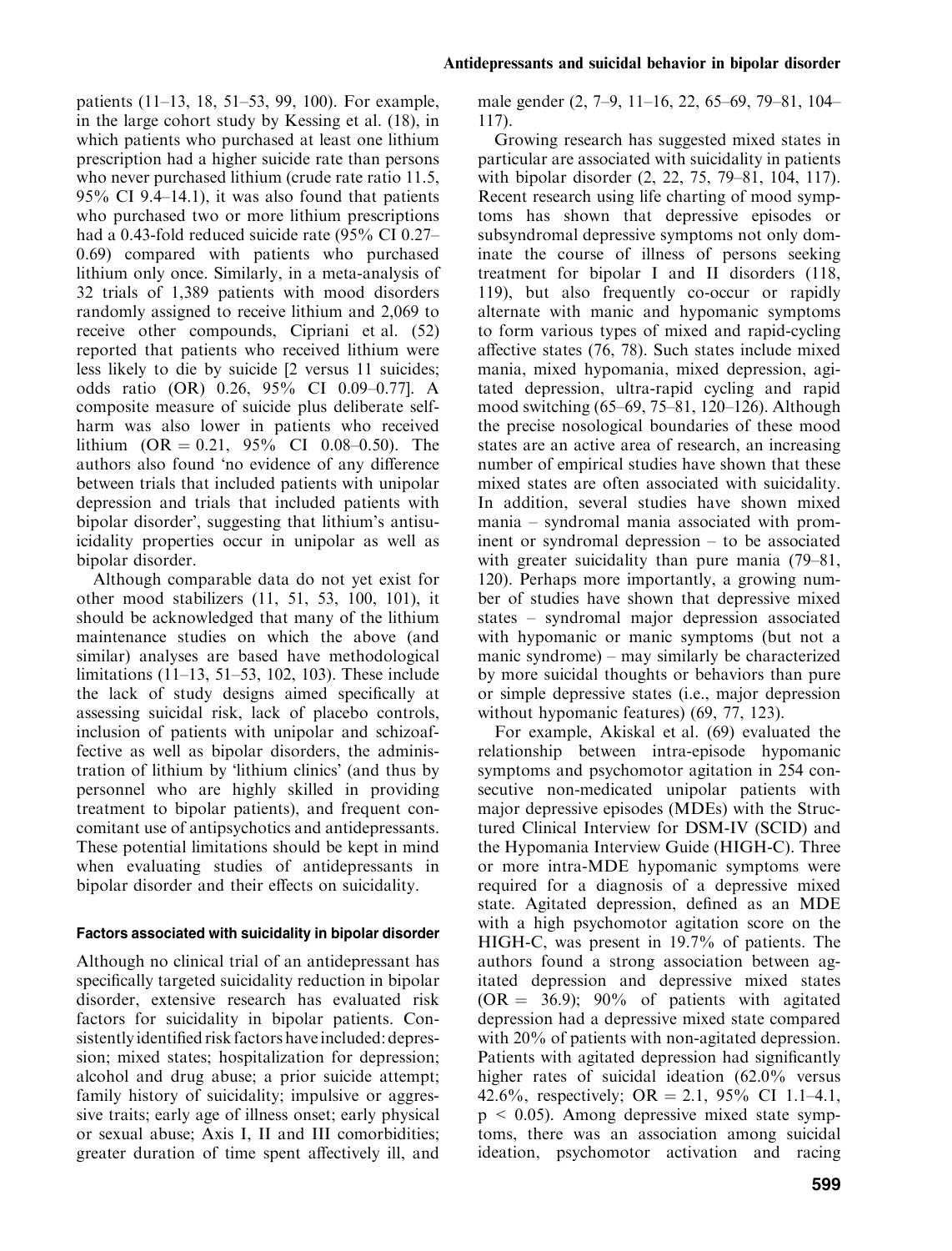thoughts. Logistic regression showed that a depressive mixed state, talkativeness and suicidal ideation were the independent significant predictors of agitated depression. Akiskal et al. (69) concluded that agitated depression overlapped with the depressive mixed state and appeared to belong to the bipolar spectrum.

In a related study, Cassano et al. (127) compared the lifetime depressive and manic symptoms of 117 patients with remitted unipolar depression with those of 106 patients with bipolar I disorder (by DSM-IV and ICD-10 criteria), and found that the lifetime depressive and manic component scores were similarly correlated in both groups  $(r = 0.40,$  $p \le 0.0001$  for unipolar patients;  $r = 0.45$ , p < 0.001 for bipolar patients). Moreover, among both groups of patients, the greater the number of manic/hypomanic items reported, the greater the likelihood of suicidal (and paranoid) ideation. For example, among the unipolar patients, for each manic/hypomanic item endorsed, the likelihood of suicidal ideation was increased by  $4.2\%$  (OR  $=$ 1.04, 95% CI 1.01–1.08,  $p \le 0.03$ ).

These findings suggest that depressive symptoms in combination with even minimal hypomanic symptoms may be more likely to be associated with suicidal ideation and attempts than pure or simple depressive symptoms (depressive symptoms without hypomanic symptoms), and raise broader questions about the relationships between mood state, mood syndromes, mood disorders and suicidality. Thus, many studies suggest depression is the most common mood state associated with suicide ideation, suicide attempts and completed suicide. The vast majority of these studies, however, did not assess for the presence of mixed states, including mixed states defined according to broader conceptualizations (2, 67–69). It is therefore unknown how many depressed patients with suicidality actually experience depressive mixed states, or even manic mixed states, as depression or dysphoria (irritability combined with depression) is often the predominant mood of a mixed state. One important question that remains unanswered therefore is how often depressive mixed states, such as agitated depression and mixed depression, are associated with suicidal ideation, suicidal behavior and/or suicide compared with pure or simple depressive states.

## Is there any evidence that antidepressants increase suicidality in patients with bipolar disorder?

One potential risk factor for suicidality in bipolar disorder that received relatively little attention until recently is treatment with antidepressants. We found eight studies that addressed this question in some manner, which we describe below in chronological order (18, 26, 120, 128–132).

In the first study, a blind, retrospective chart review, Stoll et al. (128) compared the psychopathology of 49 consecutive inpatients with 'antidepressant-associated manic states' with 49 matched inpatients with spontaneous manias. Patients were included in the antidepressant-associated manic state group if they had received at least 3 days of antidepressant treatment within 2 weeks of hospital admission and were admitted with the DSM-III-R diagnoses of bipolar disorder, manic or mixed phase or schizoaffective disorder, bipolar type, manic phase. Similar proportions of patients in both groups had received mood stabilizers (70.8% in both groups) and antipsychotics (43.8% versus 45.8% in the antidepressant-associated versus spontaneous manic groups, respectively). Although antidepressant-associated manic states were statistically significantly less severe on several variables, including number of hours in seclusion/restraints, delusions, auditory hallucinations and bizarre behavior, they were associated with similar degrees of suicidal ideation.

In the second study, Goldberg et al. (120) explored correlates of suicidal ideation in 100 bipolar manic patients with mixed features, defined as at least two depressive symptoms other than suicidality during an acute manic episode. Suicidal ideation was present in 59% of mixed manic patients, and was significantly more common (nearly four times) among patients who took antidepressants in the week prior to admission than among those who did not.

In the third study, Akiskal et al. (129) compared 52 patients with major depression and antidepressant-associated-only hypomanias with 144 bipolar type II patients with spontaneous hypomanias, and found that patients with antidepressant-associatedonly hypomanias were more likely to be admitted to the hospital for suicidal depression (80% versus 43%,  $p = 0.002$ ). However, patients with antidepressant-associated-only hypomanias also had greater chronicity of depression, higher ratings on measures of depressive temperament, a significantly greater family history of suicide, and significantly less past treatment with lithium. Patients with spontaneous hypomanias had an earlier age of onset of illness, more hypomanic episodes, higher ratings on cyclothymic and hyperthymic temperaments, and higher rates of alcohol abuse. The two groups were otherwise indistinguishable regarding hypomania checklist scores and rates of familial bipolarity

In the fourth study, Shi et al. (26) compared the suicide attempt risk of antidepressant-treated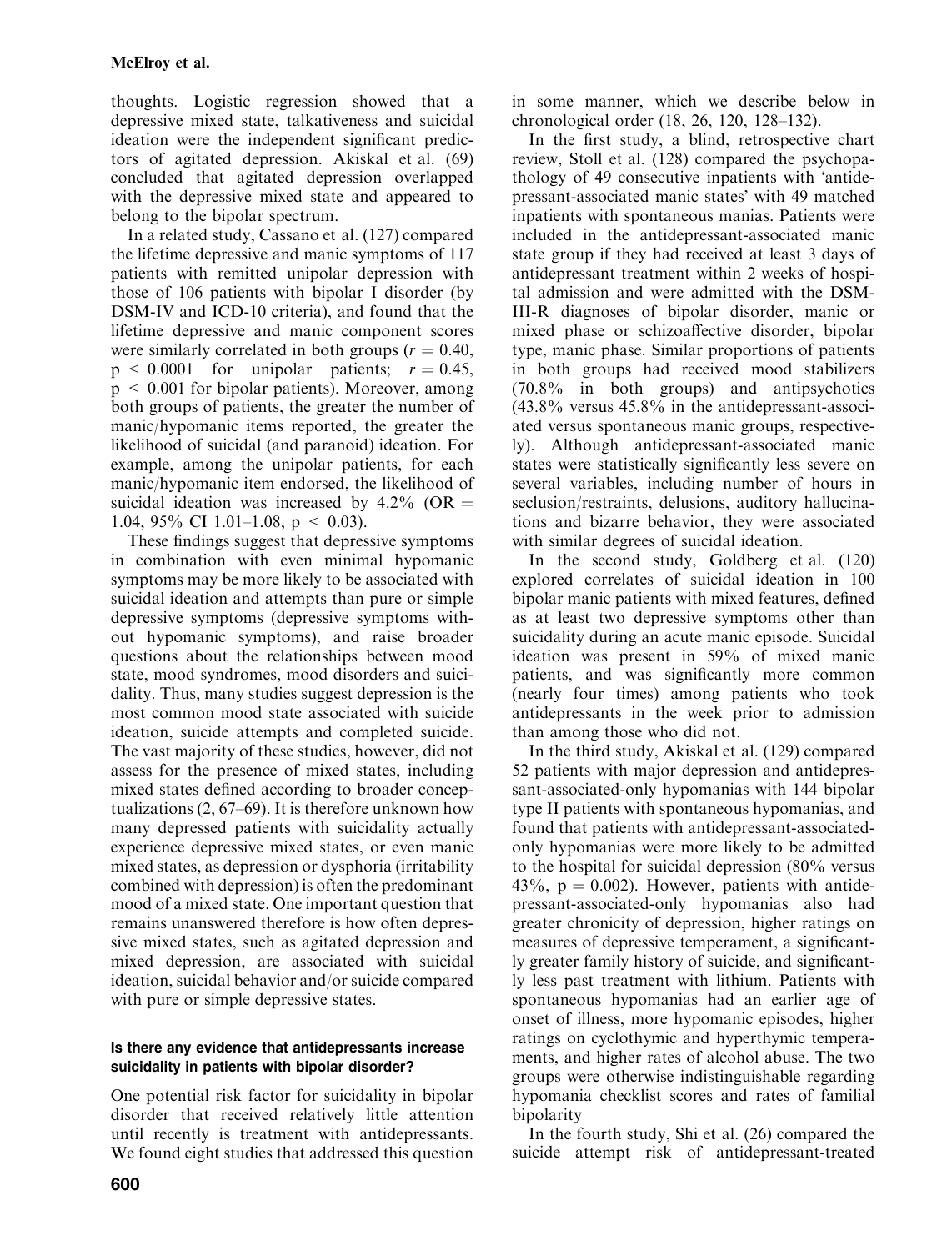patients with recognized bipolar disorder and unrecognized bipolar disorder with that of nonbipolar patients among 24,460 adults with a new episode of antidepressant therapy in the California Medicaid fee-for-services program from 1993 to 1999. Recognized bipolar patients ( $n = 3,797$ ) were defined as those who had received either a bipolar diagnosis or a mood stabilizer (lithium or valproate) on or before the initiation of antidepressant therapy; 47% received an antidepressant alone as initial therapy, 42% received two drugs and 10.5% received three or more drugs. Unrecognized bipolar patients ( $n = 1,582$ ) were those who received their bipolar diagnosis or mood stabilizer therapy after antidepressant initiation; 77.5% of these patients received an antidepressant alone as initial drug therapy. Shi et al. found that unrecognized bipolar patients were significantly more likely to have attempted suicide (0.9%) than either recognized bipolar patients (0.3%) or non-bipolar patients  $(0.2\%)$ . Controlling for baseline health status, sex and gender, patients with recognized bipolar disorder were at no higher risk for suicide than nonbipolar patients, but were 66% less likely to attempt suicide than unrecognized bipolar patients (hazard ratio 0.32, 95% CI 0.14–0.71). Unrecognized bipolar patients were also more likely to attempt suicide than non-bipolar patients (hazard ratio 3.78, 95% CI 1.99–7.18). The authors additionally reported that the estimated difference in suicide risk between unrecognized and recognized bipolar patients increased when patients using mood stabilizers without a bipolar diagnosis were removed from the analysis (data not provided).

In the fifth study, the large cohort study by Kessing et al. (18) of all prescribed lithium users and recorded suicides in Denmark from 1995 to 1999, it was also found that purchasing antidepressant medication was associated with a substantially increased risk of suicide (risk ratio 6.07, 95% CI 5.10–7.21), regardless of whether or not lithium was purchased. The authors did not specify how many patients who purchased lithium also purchased an antidepressant, nor did they provide further comparative suicide data for patients who purchased an antidepressant only once versus two or more times. Nonetheless, they argued that the antidepressant–suicide association probably reflected the high risk of committing suicide during a depressive episode rather than a suicide-inducing effect of antidepressants. Indeed, purchasing antipsychotic and anxiolytic medication in addition to lithium was associated with a two-fold increased risk of suicide. Purchasing anticonvulsant medication, however, was not associated with an increased suicide risk.

In the sixth study, Goldberg et al. (130) used a cross-sectional design to examine patterns of psychotropic drug use relative to suicidal ideation among 1,000 bipolar patients in the NIMH STEP-BD program. Suicidal ideation was more prevalent among patients taking an antidepressant than those who were not  $(25\%$  and  $14\%$ , respectively), as well as those taking a secondgeneration antipsychotic compared with those who were not  $(26\%$  and  $17\%$ , respectively). By contrast, the presence of suicidal ideation was similar between patients taking versus not taking any lithium (22.2% and 25.8%, respectively) and between patients taking versus not taking any valproate (20.3% and 21.5%, respectively). Moreover, after controlling for other variables, lithium prescriptions were significantly more common among patients with suicidal ideation. The authors concluded that, for bipolar patients with suicidal ideation, community practitioners prescribed antidepressants and second-generation antipsychotics more often than other medications and reserved lithium for patients with more severe illness.

To investigate the hypothesis that new-onset suicidality was associated with increased antidepressant exposure, Bauer et al. (131) evaluated the first 425 participants in the NIMH STEP-BD program (out of the first 2,000 followed for 18 months) to experience a prospectively observed new-onset MDE without suicidal ideation. About half (52%) of the patients were receiving mood stabilizers (lithium, anticonvulsants or secondgeneration antipsychotics). Increased antidepressant exposure was defined as antidepressant initiation or dose increase. A total of 24 of these participants (5.6%) developed new-onset suicidality at follow-up, including two suicide attempts. There was no association between new-onset suicidality and increased antidepressant exposure or change in antidepressant exposure, and no association between new-onset suicidality and initiation of antidepressant treatment.

Most recently, in the seventh study, Aizenberg et al. (132) conducted a retrospective, matched, case-controlled study of the association between psychotropic exposure and suicide attempts in a cohort of elderly patients hospitalized with bipolar disorder over a 10-year period. All records of bipolar patients aged 65 years or more admitted to the Abarbanel Mental Health Centre, Bat-Yam, Israel from January 1995 to December 2004 were evaluated. The index group  $(n = 16, \text{ mean age})$ 75 years) consisted of those patients who had attempted suicide in the month prior to admission. The control group ( $n = 16$ , mean age  $= 74$  years)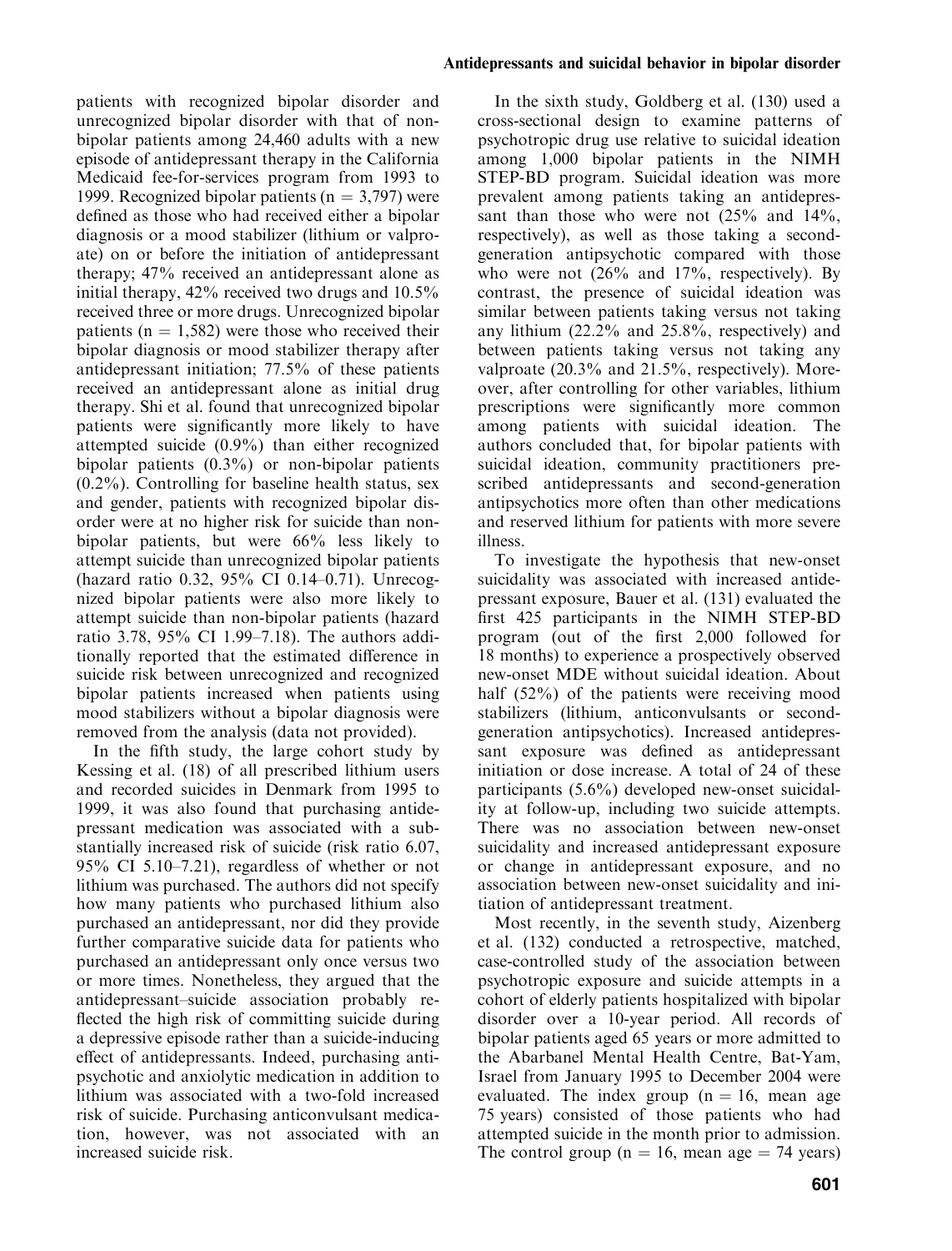consisted of the next admission of an elderly bipolar patient, matched for sex and age, who had not attempted suicide in the month prior to admission. Not surprisingly, the number of patients who had past suicide attempts was significantly greater in the index group [seven (43.8%) versus two  $(12.5\%)$  patients,  $p = 0.039$ . Among the treated subjects (13 in each group), the distribution of psychotropic medications, including antidepressants, did not differ significantly between the two groups, except that the index group was less likely to have received antidepressants and mood stabilizers in combination [two (12.5%) versus seven patients  $(43.8\%)$ ,  $p = 0.047$ .

Although naturalistic and thus methodologically limited, five of the eight studies found a positive relationship between antidepressant treatment and increased suicidality in patients with definite or probable bipolarity (18, 26, 120, 129, 130). In four of these studies, the association could be explained by 'confounding by indication', in which the higher rate of suicidality among antidepressant-treated patients may have led to their higher rate of antidepressant exposure (18, 120, 129, 130). If valid, it would be important to document the occurrence of such a phenomenon because the effects of antidepressants on suicidality in bipolar disorder are unknown.

The one study to find a possible relationship between antidepressant exposure and suicidality that could not be attributed to confounding by indication did so by comparing unrecognized bipolar patients receiving primarily antidepressant monotherapy with recognized bipolar patients receiving roughly equal proportions of antidepressant mood stabilizer combination therapy and antidepressant monotherapy (26). The two studies that did not find a positive relationship between antidepressant exposure and suicidality found either no relationship in recognized bipolar patients with new-onset, non-suicidal MDEs receiving antidepressants in combination with mood stabilizers about half the time (131), or no relationship between suicide attempt rate and antidepressant exposure in general but a decrease in suicide attempt rate with increased exposure to antidepressant-mood stabilizer combination treatment, also in recognized bipolar patients (132). Taken together, these three studies suggest that antidepressants might increase suicidality in unrecognized bipolar patients when administered as monotherapy (26), but not when administered with mood stabilizers in bipolar patients with recognized illness (131, 132). In light of the methodological limitations of these studies, however, further research into this issue is greatly needed.

# Can antidepressants induce suicidality by inducing the switch process?

No randomized, controlled studies have been conducted, to our knowledge, with the explicit aim of determining whether antidepressants can induce hypomania, mania, mixed mania or other mixed states in persons with or without bipolar disorder (also referred to as 'switch induction' or -manic conversion). Moreover, whether or not antidepressants can induce the switch process depends in part on how hypomania, mania, mixed states and bipolar disorder itself are defined (43, 44). As discussed by many authorities, the DSM-IV definitions of bipolar disorder in general and of individual mood episodes in particular (especially of hypomania and mixed episodes) need modification if they are to accurately represent the disease (67–69, 71–78, 127). Nonetheless, even with DSM or ICD definitions, considerable clinical evidence suggests that antidepressants as a class do induce hypomanic, manic and mixed episodes in some persons with bipolar disorder (reviewed in 34, 35). This has been reported for all antidepressants, all aspects of the switch process (induction of hypomanic symptoms; hypomanic, manic and mixed episodes; and increased rates of mood cycling) and in persons of all ages from all aspects of the bipolar spectrum (from recurrent unipolar depression to subthreshold bipolar II disorder to bipolar II disorder to bipolar I disorder).

Several lines of evidence in particular provide support for antidepressant-induced manic conversion. First, the two randomized, placebo-controlled studies of antidepressant monotherapy in phases of bipolar disorder other than depression that we are aware of as having been published to date suggest that these agents worsen acute manic symptoms and increase the frequency of manic episodes (133, 134). In the only placebo-controlled monotherapy study of an antidepressant in acute mania, Klein, in 1961, randomized 13 inpatients in the manic phase of manic-depressive illness to imipramine, chlorpromazine or placebo for 6 weeks (133). Imipramine was titrated to 300 mg/day; chlorpromazine was titrated to 1200 mg/day. A global outcome rating showed that, compared with placebo, patients significantly improved with chlorpromazine, but non-significantly worsened on imipramine. In the only placebo-controlled antidepressant monotherapy maintenance trial in bipolar disorder, Prien et al. (134) in 1973, randomized 35 bipolar patients to 20 months of treatment with lithium  $(n = 17)$ , imipramine (n = 9) or placebo (n = 9); 67% of the imipramine group had a manic episode,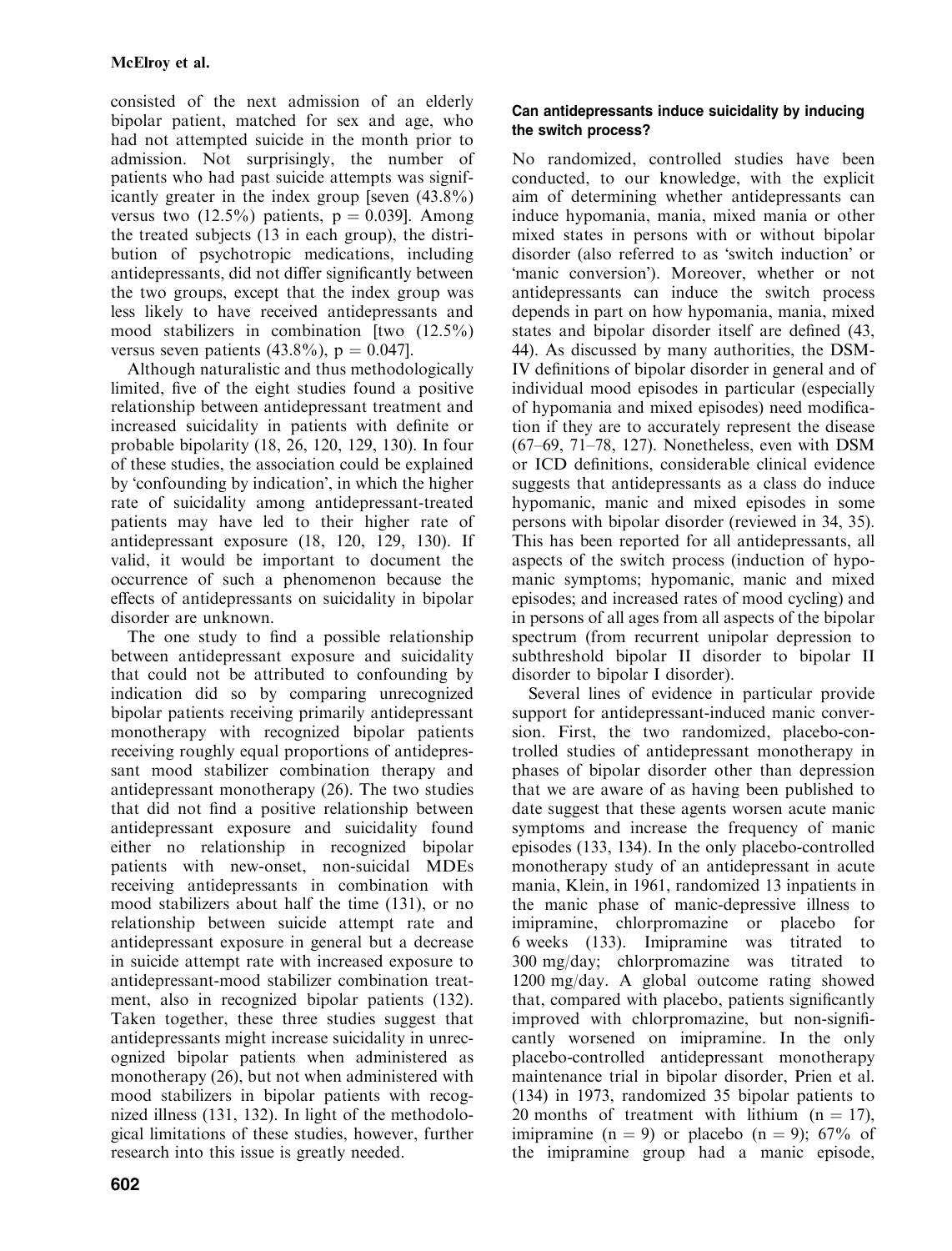the data are limited by their small numbers. A second line of evidence supporting the ability of antidepressants to induce manic conversion are randomized trial data showing that switch rates increase with the duration of antidepressant treatment. In the imipramine trial described above, the risk for manic conversion increased over time and was not limited to the period right after antidepressant initiation (134). This has also been reported when antidepressants are given adjunctively with mood stabilizers. During 288 10-week trials and 87 continuation trials in 184 depressed bipolar patients in which bupropion, sertraline, or venlafaxine were added to ongoing mood stabilizers, the switch rate was nearly doubled for continuation treatment trials (22% full hypomanias and 15% manias) compared with acute treatment (11% and 8%, respectively) (43).

The third line of evidence supporting antidepressant-induced switch induction concerns controlled clinical trial and pharmacoepidemiological data suggesting antidepressants from different classes, and hence with different putative mechanisms of action, may differentially affect manic conversion rates. Thus, antidepressants with 'broader' or 'dual' spectrums of action or that potently block norepinephrine uptake [i.e., tricyclic antidepressants (TCAs) and venlafaxine (135, 136)] appear to be more likely to induce manic conversion than those with 'narrower' modes of action or less potent noradrenergic effects [i.e., serotonin selective reuptake inhibitors (SSRIs) and bupropion] (43, 44, 96, 98). A meta-analysis conducted by Peet in 1994 comparing the liability of different antidepressant drug classes to induce mania among bipolar depressed patients found that TCAs were associated with a significantly higher rate (11.2%) than SSRIs (3.7%), the rate of which was comparable with that of placebo (137). A more recent meta-analysis conducted by Gijsman et al. (42) of 12 randomized trials of antidepressants in the short-term treatment of bipolar depression in a total of 1,088 patients (75% of whom were receiving a concurrent mood stabilizer) found that the overall switch rate for antidepressants (3.8%) was comparable with that for placebo  $(4.7\%)$ (difference  $= 0.9\%$ , 95% CI -2.0–3.8), but that the switch rate for TCAs (10%) was higher than that for all other antidepressants combined  $(3.2\%)$ (risk ratio 2.92, 95% CI 1.28–6.72; absolute risk difference 6.8%, 95% CI 1.7–11.9). In a 6-week comparison of venlafaxine and paroxetine in bipolar I depression, Vieta et al. (98) reported that patients treated with venlafaxine  $(n = 30)$  showed similar response rates (48%) but higher rates of manic switch  $(13\%)$  than those treated with paroxetine ( $n = 30$ ; 43% and 3%, respectively). The switch rates, however, were not statistically significantly different (analytic data not provided). In a 10-week comparison of sertraline, bupropion and venlafaxine in 174 patients with bipolar I, II or not otherwise specified (NOS) depression, response rates were similar for the three drugs (49.0– 53.4%), but there was a statistically significantly increased risk for hypomanic/manic switches (defined as  $\geq$  2-point increase on the Clinical Global Impression Modified for Bipolar Disorder Mania Severity Rating) on venlafaxine (29.2%) compared with bupropion  $(9.8\%)$  and sertraline  $(8.6\%)$  $(\gamma^2 = 12.45, df = 2, p = 0.002)$  (44).

Pharmacoepidemiological data are consistent with the above clinical trial data. Martin et al. (86) evaluated the risk of conversion to mania by antidepressant class (and age; see below) in a national database involving 87,920 mental health users aged 5–29 years receiving antidepressants for anxiety or non-bipolar depressive disorders during a median follow-up of 41 weeks (range 8–251). Manic conversion, defined as a new diagnosis of bipolar disorder, occurred in 5.4% of patients, or 6.0%/year. The conversion rate among antidepressant-treated patients (7.7%/year) was three-fold that among patients unexposed to antidepressants (2.5%/year; rate ratio 3.1, 95% CI 3.0–3.2). Importantly, conversion rates differed by medication type: they were higher for TCAs (9.3%/year) and other antidepressants (8.7%/year) and lower for SSRIs  $(7.5\%/year)$ .

A fourth line of evidence supporting antidepressant-induced manic conversion concerns data showing that age may affect this phenomenon. In the above noted pharmacoepidemiological study, Martin et al. (86) found that children aged 5– 14 years were at significantly higher risk of manic conversion (conversion rate ratio 2.9, 95% CI 2.8– 3.1) than persons aged 15–25 years (rate ratio 1.4, 95% CI 1.3–1.5,  $p \le 0.001$ ). Further analyses revealed significant negative interactions for age on conversion hazards for the pooled antidepressant, SSRI and other antidepressant groups, but not the TCA group. Among the former groups, age was inversely related to conversion hazards, reaching maximum values in 10–14-year-old children.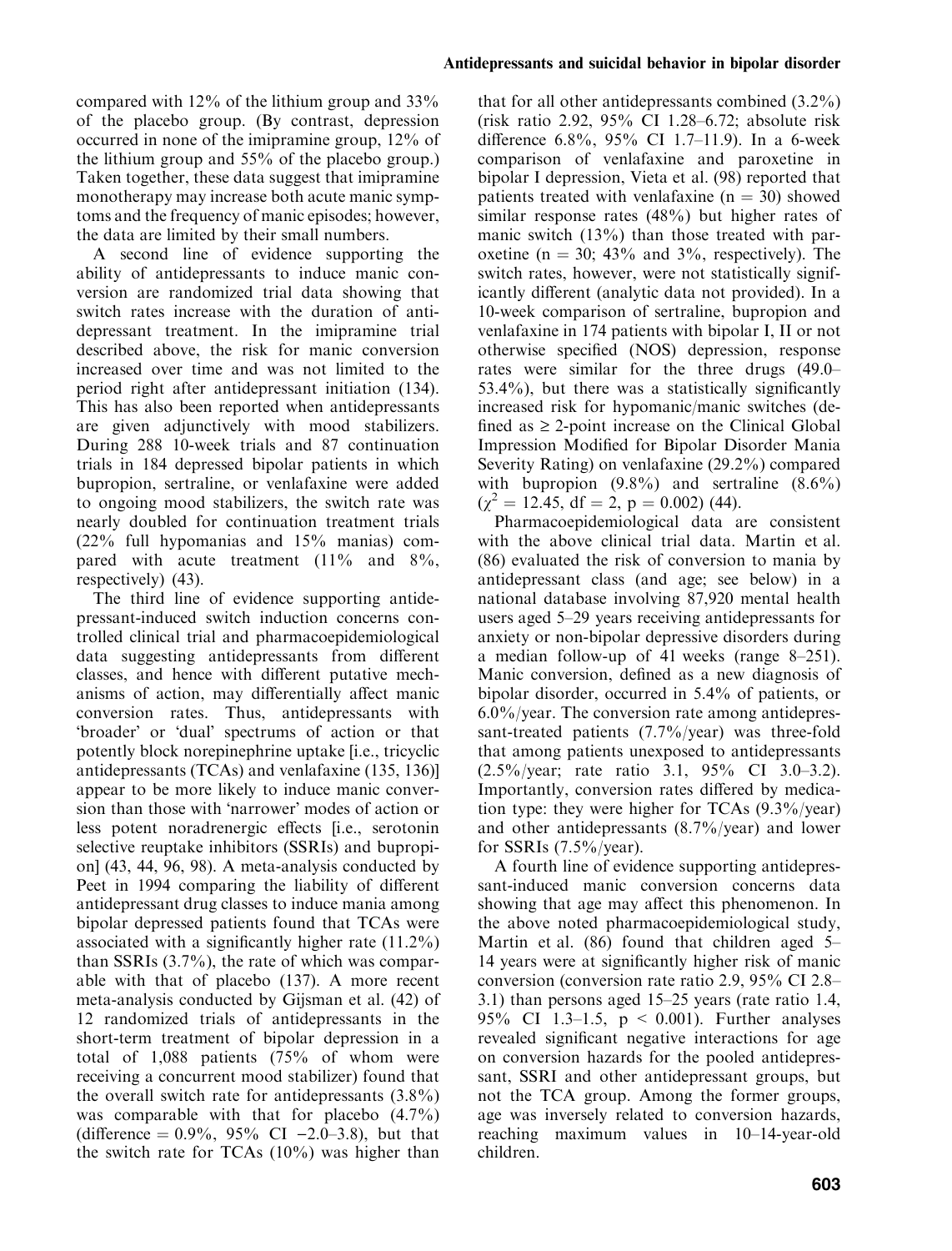These data are consistent with preliminary clinical observations that the earlier and more extensive use of antidepressants (and possibly stimulants) in younger populations may lead to an earlier expression of bipolar disorder (87, 138, 139). Cicero et al. (138) evaluated all consecutive admissions with a diagnosis of bipolar disorder to a university-affiliated children's hospital regarding age of onset of illness and previous exposure to antidepressants and stimulants. Children who had received prior antidepressants or stimulants had an earlier diagnosis of bipolar disorder (10.7 years) than non-exposed children (12.7 years). Stimulants were tolerated for a longer duration than antidepressants (5.5 months versus 6.7 months). Indeed, Reichart and Nolen suggested that prepubertal bipolar disorder is more prevalent in the USA than the Netherlands due to the greater use of antidepressants and stimulants for depression and attention-deficit hyperactivity disorder by US children and the subsequent induction of manic conversion by these drugs (139).

Yet another line of evidence supporting antidepressant-induced manic conversion is that polymorphisms of the serotonin transporter gene have been associated with antidepressant-associated mania, rapid-cycling and agitation (140– 142). Thus, a genetic factor has linked antidepressant exposure with manic conversion. Genetic variation might further explain the individual heterogeneity clinically observed with this phenomenon.

In short, although some authorities continue to doubt the ability of antidepressants to induce the switch process, growing evidence suggests that a subset of bipolar patients may develop new or worsening manic symptoms with antidepressant exposure (34, 35). Importantly, this worsening may be expressed as increased hypomanic, manic, mixed, cycling and/or depressive symptoms, and thus, as various admixtures and combinations of manic and depressive, inducing suicidal, symptoms. How small or large this subgroup of patients is remains unknown. Moreover, the phenomenology of antidepressant-induced manic conversion has received only limited study in adults (128) and virtually no systematic study in children. Thus, how often antidepressant-induced manic conversions are associated with suicidality or other depressive symptoms is not definitely known at this time.

Nonetheless, numerous clinicians with expertise in bipolar disorder have reported the induction of mixed states with suicidality by antidepressants for at least 15 years (65, 66, 143, 144). In 1987, for example, Akiskal and Mallya described 25 young and middle-aged adults referred to their mood disorder clinic for depressions 'resistant' to TCAs (65). Rather, patients had mixed states characterized by 'unrelenting dysphoria, severe agitation, refractory anxiety, unendurable sexual excitement, intractable insomnia, and suicidal obsessions and impulses. Patients responded to reduction or elimination of TCAs and institution of lithium or carbamazepine with or without low-dose, shortterm neuroleptics. Koukopoulos et al. (66) similarly reported 45 patients with bipolar disorder who experienced a 'mixed depressive syndrome' with depressive and manic symptoms that met DSM-III-R criteria for major depression but not for mania. Patients deteriorated when treated with antidepressants – displaying increased agitation, insomnia and, in some cases, suicidal impulses – and responded to low-dose antipsychotics, lithium, antiepileptic drugs and electroconvulsive therapy. Importantly, similar suicidal mixed states coincident with antidepressant treatment have also been described in children and adolescents. Faedda et al. (144) reported 82 children (mean age 10.2 years) with 'modified' bipolar disorder, 33 (40.2%) of whom met criteria for treatment-emergent mania upon exposure to antidepressants or stimulants. Some of these children also displayed -prominent suicidal, homicidal, or psychotic behavior'.

Despite the frequent reports of suicidality cooccurring with mixed depressive states and the not uncommon reports of suicidal mixed states occurring in the context of antidepressant use, modern studies of antidepressants in mood disorder patients have not routinely used systematic measures of manic symptoms to assess whether and how often antidepressant-associated suicidality represents mixed states. Moreover, if a patient displays suicidal ideation or behavior in a study of an antidepressant agent, it is usually not customary that the patient be evaluated – either clinically or systemically with structured interviews or scales – for hypomanic or manic symptoms, and thus, for hypomanic, manic and mixed syndromes. Thus, it is presently unknown from clinical trials of antidepressants in bipolar or major depressive disorders how often the development of suicidality with antidepressant treatment represents the development of a mixed state.

Nonetheless, several investigators have observed that the phenomenologies of both spontaneous and antidepressant-associated mixed states (68, 69) are similar to that of the activation syndromes with suicidality occurring with antidepressant treatment in apparently unipolar patients (145–148). In addition to having new onset or exacerbated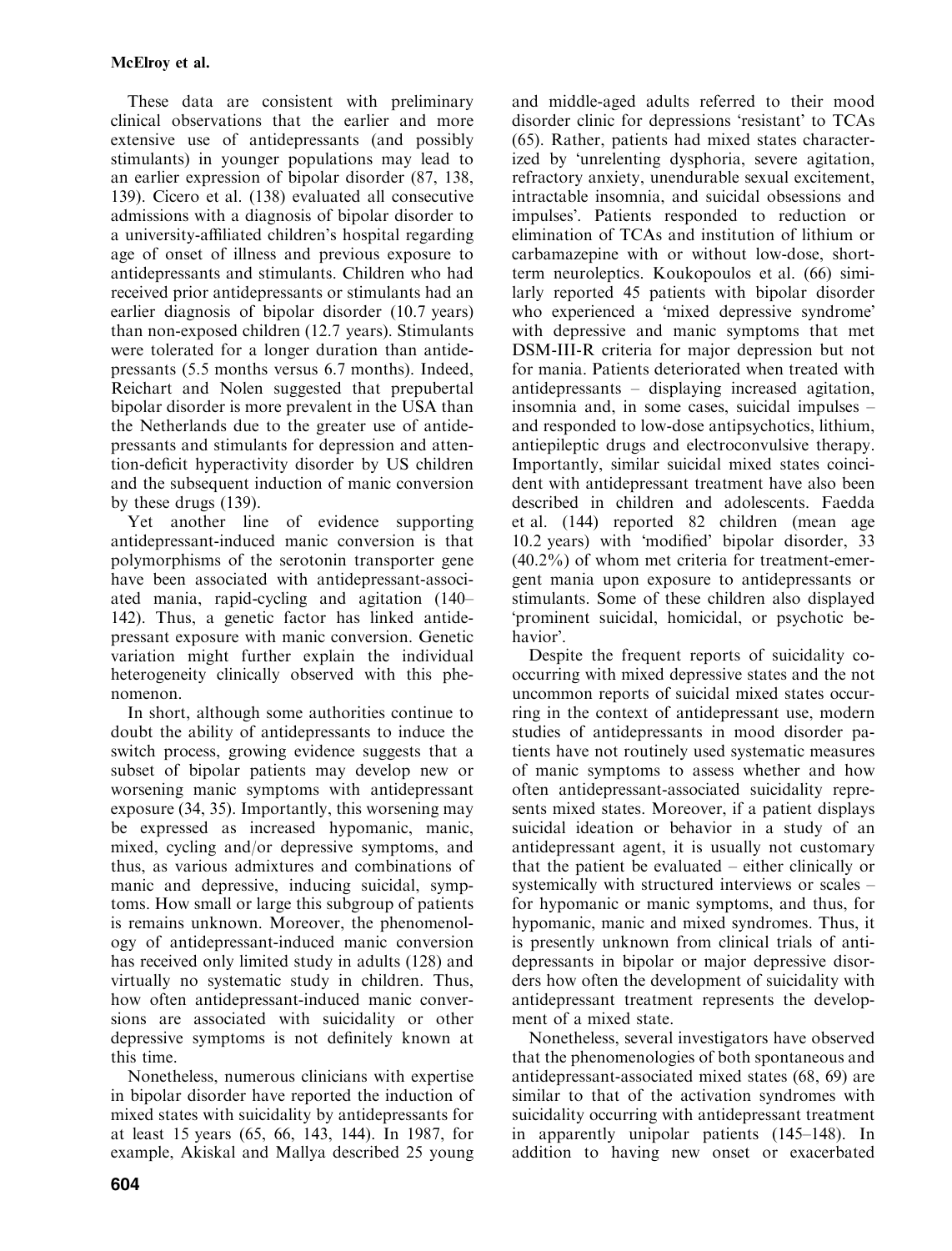suicidality, the latter patients are often described as being dysphoric, energized and/or fatigued, restless, and as having insomnia and/or hypersomnia. Thus, in an attempt to determine whether antidepressants might induce suicidality by causing an -activation syndrome, the FDA analysis of suicidal events in the pediatric depression trials also evaluated 'treatment emergent agitation or hostility (54). Although none of the individual trials had a statistically significant result, the overall risk ratios for all antidepressants (risk ratio 1.79, 95% CI 1.16–2.76), all SSRIs (risk ratio 2.34, 95% CI 1.24–4.41) and for paroxetine (risk ratio 7.69, 95% CI 1.80–32.99) were statistically significant (Table 1). The relationship between suicidality and agitation/hostility could not be evaluated because information on the timing of the latter events was not available. However, the association of antidepressants with both suicidality and agitation/hostility in pediatric depression is important in the light of growing research that suggests that irritability is more common than euphoria as the mood disturbance in mania (2), and that behavioral activation, rather than euphoria, may be the core feature of mania (149).

By contrast, the relationships among antidepressant treatment, suicidality and akathisia – another activation syndrome often implicated as a cause of antidepressant-induced suicidality – remains unclear, especially in bipolar disorder (150–152). Indeed, the relationship between akathisia and suicidality is controversial (150, 152). Although suicidality has been reported to be associated with akathisia caused by both antipsychotics and antidepressants, a 2001 review of 83 references could not unequivocally link suicidal behavior to akathisia (150). Similarly, although authorities have noted the phenomenological overlap between akathisia and mixed states, no empirical studies have systematically compared the phenomenology or

evaluated the co-occurrence of the two states. Moreover, no studies have evaluated whether there are differences in the suicidality associated with akathisia apparently induced by antidepressants versus that induced by traditional antipsychotics versus that induced by second-generation antipsychotics, or in akathisia-induced suicidality occurring in patients with bipolar versus depressive versus other disorders. The FDA analyses of the pediatric depression trials, to our knowledge, have not yet carried out analyses for mania or akathisia comparable with those for suicidality or agitation/ hostility (54). In addition, we found no reports of antidepressant-induced akathisia associated with suicidality in patients with bipolar disorder (153), including in the study by Tohen et al. (36) of olanzapine and fluoxetine in bipolar depression (in which movement disorder scales were used). However, Scholten and Setlen recently reported a series of five patients developing suicide attempts  $(n = 3)$ or ideation  $(n = 2)$ , along with 'akathisia, agitation, insomnia, and dysphoria', shortly after beginning aripiprazole (154), an atypical antipsychotic with antimanic properties that has been hypothesized to also have antidepressant properties (155). In short, greater empirical attention should be devoted to the relationship between psychotropically induced akathisia, mixed states and suicidality.

## Is there any evidence that antidepressants reduce suicidality in bipolar disorder?

Several lines of indirect evidence might be taken to suggest that antidepressants may reduce some aspects of suicidality in bipolar disorder. First, a number of epidemiological studies that have analyzed general population trends in suicide rates coincident with antidepressant use have found that suicide rates decline as antidepressant use increases

| Drug                    | Suicidality<br>relative risk<br>$(95% \text{ Cl})$ | Agitation/hostility<br>relative risk<br>$(95\% \text{ Cl})$ | Familial bipolar<br>disorder excluded<br>in no. of trials |
|-------------------------|----------------------------------------------------|-------------------------------------------------------------|-----------------------------------------------------------|
| Fluoxetine              | 0.89(0.36, 2.19)                                   | 1.01(0.40, 2.55)                                            | 2 of 3 (Yes)                                              |
| Paroxetine              | 2.15(0.71, 6.52)                                   | 7.69 (1.80, 32.99)                                          | 2 of 2 (Yes)                                              |
| Sertraline              | 2.16(0.48, 9.62)                                   | 2.92 (0.31, 27.83)                                          | 2 of 2 (No)                                               |
| Citalopram              | 1.37(0.53, 3.50)                                   | 1.87 (0.34, 10.13)                                          | 2 of 2 (No)                                               |
| Venlafaxine             | 8.84 (1.12, 69.51)                                 | 2.86(0.78, 10.44)                                           | 2 of 2 (Yes)                                              |
| Mirtazapine             | 1.58 (0.06, 38.37)                                 | 0.52(0.03, 8.27)                                            | 1 of 1 (Yes)                                              |
| Nefazodone <sup>b</sup> |                                                    | 1.09 (0.53, 2.25)                                           | 2 of 2 (Yes)                                              |
|                         |                                                    |                                                             |                                                           |

Table 1. Overall risk estimates of definitive suicidal behavior/ideation' and 'treatment-emergent agitation or hostility' and whether familial bipolar disorder was excluded in pediatric major depressive disorder trials by antidepressant<sup>a</sup>

<sup>a</sup>From refs 54, 187.

<sup>b</sup>Value not reported, presumably because trials did not evaluate 'definitive suicidal behavior/ideation'.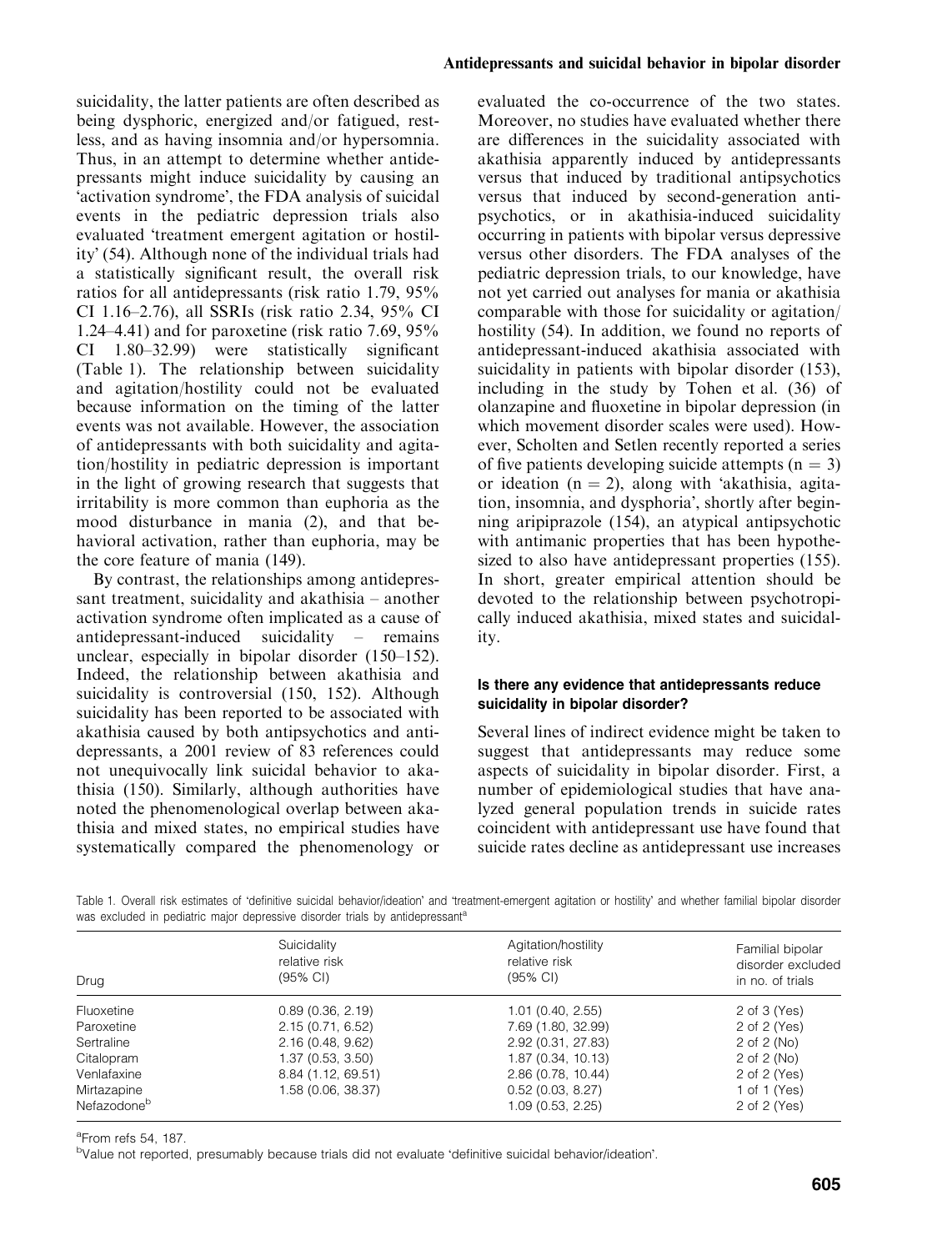– in adults as well as in adolescents and elderly people (156–163). Some authorities have argued that such data suggest that antidepressants may have antisuicide properties, at least in unipolar depression. Although none of these studies assessed psychiatric diagnoses or whether antidepressants were taken in conjunction with mood stabilizers or antipsychotics, it is possible that many of the persons in these studies who took antidepressants and did not commit suicide had bipolar disorder, thereby supporting the possibility that these drugs also have antisuicide properties in bipolar disorder. Conversely, it is also possible that the individuals who committed suicide and were taking antidepressants had elevated rates of bipolarity. It is therefore intriguing to note that several studies comparing suicide rates across different antidepressant classes found similar or higher suicide rates among persons receiving TCAs than among those receiving SSRIs (164–166), paralleling clinical trial data showing TCAs to have higher switch rates than SSRIs (42, 137). For example, Isacsson et al. (166) evaluated different antidepressants in the toxicological screenings of 14,857 suicides compared with 26,422 cases of death by accident or natural causes in Sweden from 1992 to 2000 and found that SSRIs had lower odds ratios than the other antidepressants. In the 52 suicides under 15 years of age, no SSRIs were detected. In the 15–19-year-old age group, SSRIs had a lower relative risk of suicides compared with non-SSRIs. Explanations provided for this finding included the possibility that persons receiving SSRIs obtained more sophisticated treatment, the suicide attempts with SSRIs were less likely to be lethal because of their lower toxicity and that TCAs were prescribed to more severe or treatment-resistant cases of depression. One possibility that was not considered is that SSRIs may have a lower rate of switching into mixed states.

However, factors other than changes in antidepressant treatment have been hypothesized to account for falling suicide rates. Furthermore, some epidemiological datasets have suggested suicide rates were either decreasing before antidepressant use increased (167) or were unrelated to antidepressant use patterns (163, 168, 169). In short, epidemiological studies showing associations between increases in antidepressant use and decreases in suicide rates probably should not be taken as direct evidence of the antisuicidal properties of antidepressants in bipolar disorder.

A second line of indirect evidence suggesting that antidepressants might reduce suicidality in bipolar disorder is that several double-blind, placebo-control trials of antidepressants in adult patients with presumptive major depressive disorder showed active drug was superior to placebo in reducing suicidal ideation (51). In addition, two large studies assessing the relationship between antidepressant use and suicidality during clinical use in patients with depressive disorders concluded that antidepressants might confer protective effects against suicide attempts (170) or suicide (171). Based on recent studies suggesting that 25– 50% of patients with depressive episodes may have hypomanic symptoms at some time in their lives (70, 73, 127), it is possible that some of the apparently unipolar patients in these studies in fact had occult or unrecognized bipolar disorder. It might therefore be argued that antidepressant monotherapy may reduce suicidal ideation, at least in the short-term, in some patients with -ultra soft-spectrum bipolar disorder. As noted earlier, some authorities have argued that antidepressant monotherapy is effective for bipolar disorder II (33).

However, a growing number of analyses of antidepressant clinical trial data suggest these agents do not reduce suicide or suicide attempts in adult patients with major depressive or anxiety disorders enrolled in registration trials (51, 53, 172–175) or, as in children and adolescents, may even increase these events (176–179). In the largest of these analyses conducted to date, a metaanalysis of 702 randomized, controlled trials of SSRIs in 87,650 adults with any non-bipolar condition (414 of the trials were conducted in disorders other then major depressive conditions), Fergusson et al. (179) found a significant increase in the odds of suicide attempts for patients receiving SSRIs (OR  $= 2.28, 95\%$  CI 1.14–4.55) than for those receiving placebo, but no difference in the odds ratio of suicide attempts between SSRItreated patients versus TCA-treated patients  $(OR = 0.88, 95\% \text{ CI } 0.54-1.42)$ . There was no difference between SSRIs and placebo in the odds ratio for suicide (OR =  $0.95$ , 95% CI 0.24–3.78). The odds ratio for suicide for SSRIs compared with TCAs was 1.08 (95% CI 0.28–4.09).

Even those analyses that found a greater, and statistically significant, reduction in depressive symptoms with antidepressant than placebo, and statistically significant similar rates of suicide and/ or suicide attempts, often found numerically greater rates of suicides and/or suicide attempts with antidepressants compared with placebo. Thus, Khan et al. (172), in 2000, used the FDA database to assess suicides, suicide attempts and depressive symptom reduction of the seven antidepressants approved by the FDA from 1 January 1987 to 13 December 1997. Although the reduction in depressive symptoms was 40.7% with investigational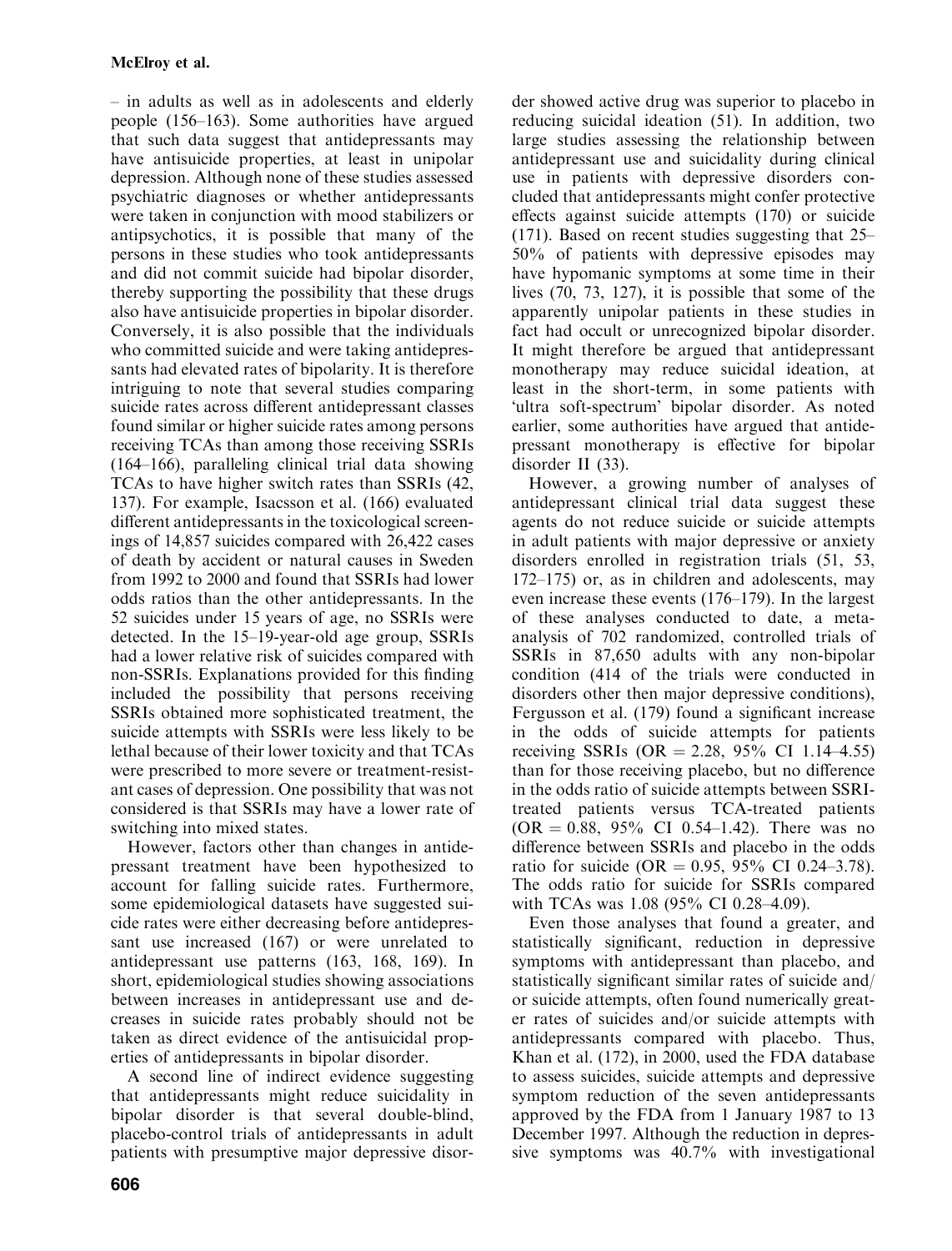drugs, 41.7% with active comparators and 30.9% with placebo, and rates of suicide ( $\chi^2 = 1.53$ , p = 0.46) and attempted suicide ( $\chi^2 = 0.90$ , p = 0.64) did not differ significantly among the placebo- and drug-treated groups, rates of suicide and attempted suicide were numerically lower with placebo than with antidepressants: 0.4% and 2.7% with placebo, 0.7% and 3.4% with active comparators, and 0.8% and 2.8% with investigational antidepressants, respectively. In a subsequent replication analysis using comparable data for citalopram and venlafaxine, Khan et al. (173) again found that both investigational and comparator antidepressants reduced depressive symptoms compared with placebo, but that there were no significant differences in rates of suicide ( $\chi^2 = 0.41$ , p = NS) or attempted suicide ( $\chi^2 = 0.05$ , p = NS). However, the rate of suicide was again numerically lower with placebo (0.5%) than with active comparators  $(0.9\%)$  and investigational antidepressants  $(0.6\%)$ .

Taken together, analyses of registration trials in adults with depressive disorders suggest antidepressants decrease depressive symptoms without decreasing suicide risk. Analyses of trials in patients with depressive and other (i.e., anxiety) disorders suggest antidepressants may increase suicide risk. Importantly, how much antidepressant-associated suicidality is due to the inclusion of apparently unipolar patients with occult or unrecognized bipolar disorder who became suicidal by experiencing antidepressant-induced switches into unrecognized mixed states is unknown. Nonetheless, in the light of possibly higher than realized rates of occult bipolarity in these trials, these data suggest that antidepressant monotherapy in softspectrum bipolar patients either has no effect upon suicidal behavior or may increase it.

A third line of indirect evidence suggesting that antidepressants might reduce suicidality in bipolar disorder is that, when given in combination with mood stabilizers, they can further reduce depressive symptoms without increasing the risk of manic conversion. In Gijsman et al.'s (42) recent metaanalysis of 12 controlled antidepressant trials in the short-term treatment of bipolar depression, in which 75% of 1,088 patients were given a concomitant mood stabilizer or atypical antipsychotic, antidepressants were more effective than placebo without inducing more switching into mania [the switch rate was 3.8% for antidepressants and 4.7% for placebo (difference  $= 0.9\%$ , 95% CI -2.0– 3.8)]. In one of the few controlled studies to use an a priori definition of manic conversion, Tohen et al. randomized patients with bipolar type I depression to olanzapine, placebo and olanzapine in combination with fluoxetine (OFC) (36). As noted earlier, olanzapine was more effective than placebo and OFC was more effective than both olanzapine alone and placebo in decreasing depressive symptoms. Treatment emergent mania [defined as a Young Mania Rating Scale (YMRS) score  $\leq 15$  at baseline and  $\geq 15$  subsequently] did not differ among the three groups (placebo 6.7%, olanzapine  $5.7\%$ , OFC  $6.4\%$  and suicidality measures decreased similarly in all three treatment groups. Changes in depressive symptoms and suicidality in patients experiencing switches, however, were not reported.

In the largest controlled maintenance study of an antidepressant in combination with a mood stabilizer conducted to date, Prien et al. (91) randomized 117 bipolar patients to 2 years of treatment with lithium ( $n = 45$ ), imipramine ( $n = 35$ ) or the combination ( $n = 37$ ). In the initial analysis, which compared the proportions of patients experiencing mood recurrences and did not account for the length of time until a recurrence or premature termination not due to recurrence, the major finding was an interaction between treatment and type of index episode. Specifically, lithium and the combination were superior to imipramine in preventing relapse in patients with index manic episodes, whereas all three treatments were equally effective in preventing relapse in patients with index depressive episodes (91). In a subsequent reanalysis using survival analytic techniques, which accounted for these limitations, lithium and the combination were again found to be superior to imipramine in patients with index manic episodes (92). The estimated median remission time for patients on imipramine was 3.1 months compared with  $>12.6$  months on lithium and 14.8 months on the combination. However, in patients with index depressive episodes, the combination was found to be superior to imipramine, and lithium was indistinguishable from imipramine (92). The estimated median remission time for the combination was 7.6 months, compared with 4.8 months for imipramine and 3.4 months for lithium. Neither analysis reported suicidality measures or adverse events related to self-harm, but the authors of the re-analysis concluded that the 'combination appeared to be particularly effective in patients with a depressive index episode' (92).

We found only one study that addressed the effect of long-term antidepressant-mood stabilizer combined therapy on suicide mortality. Angst et al. (9, 19) assessed standardized mortality ratios in a 34–38-year follow-up of 220 bipolar patients and 186 unipolar patients who had been hospitalized for a mood episode. Nearly two-thirds of the bipolar patients were receiving medication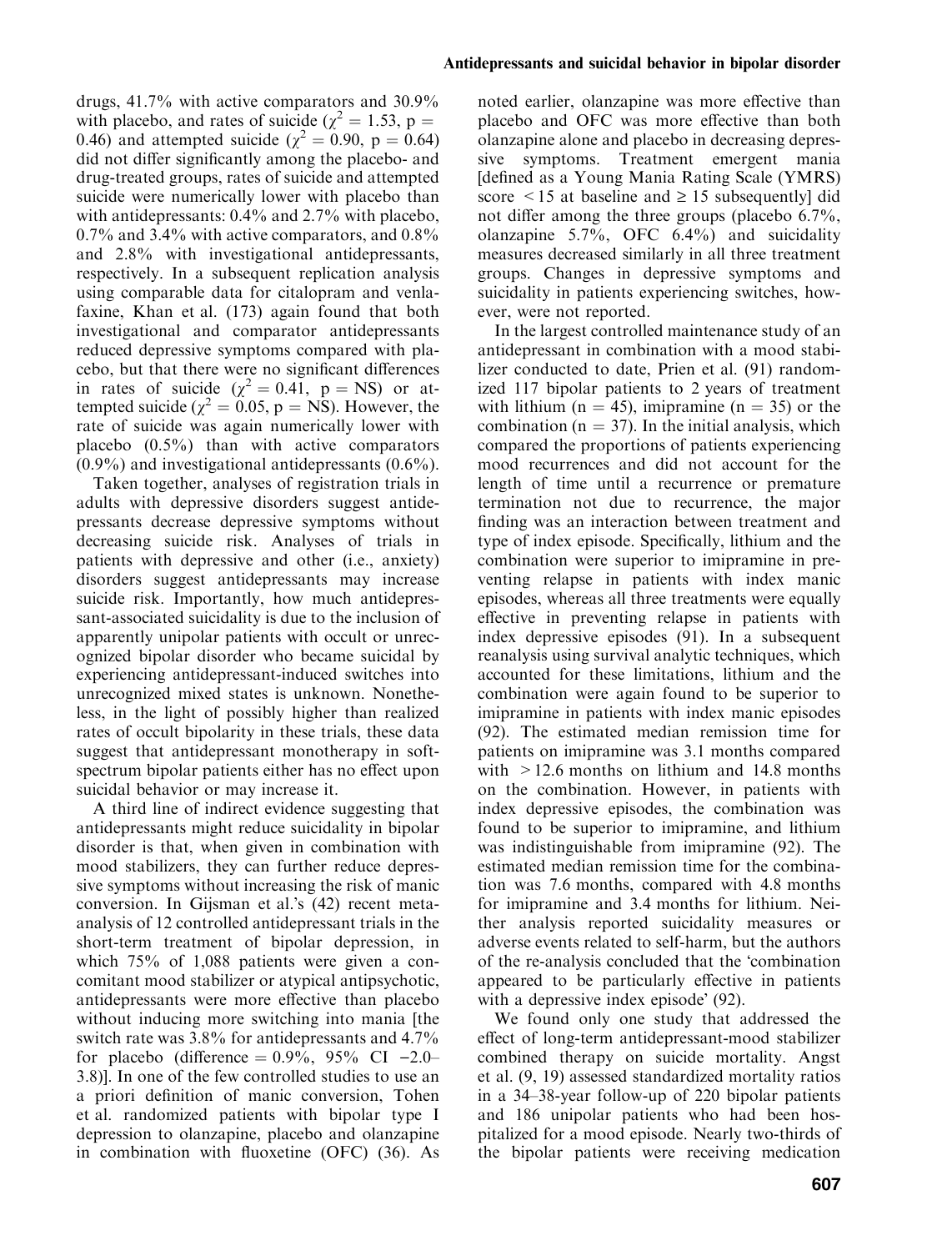(62%), compared with a little over a third of unipolar patients (38%). Of the bipolar patients receiving medication, 45% received lithium plus an antipsychotic and/or antidepressant, 16% received lithium alone, 15% an antidepressant alone, 13% an antipsychotic and an antidepressant, and 11% an antipsychotic alone. Medication treatment was associated with reduced suicide rates for both bipolar and unipolar patients. Moreover, all drug-treated subgroups showed a significant reduction of suicides, with a very strong effect in patients treated with antidepressants, antidepressants plus antipsychotics, or lithium plus antidepressants and/or antipsychotics. A regression analysis found a strong reduction in completed suicides for combination therapy but not for lithium alone. (The effect to which antidepressants may have exerted an antisuicide effect independent of lithium or antipsychotics could not be estimated.)

The above findings regarding combination antidepressant-mood stabilizer therapy are important in view of the recent identification of a subgroup of bipolar patients who appear to need such therapy as maintenance treatment in order to prevent depressive relapse (37, 180). Altshuler et al. (37) followed 84 bipolar patients who achieved remission from a depressive episode with the addition of an antidepressant to an ongoing mood stabilizer regimen prospectively for 1 year; 43 patients stopped antidepressant treatment within 6 months of remission and 41 continued antidepressant treatment beyond 6 months. Shorter antidepressant exposure following successful treatment was associated with a significantly shorter time to depressive relapse. One year after successful antidepressant treatment, 70% of the group that stopped antidepressants had experienced a depressive relapse, compared with 30% of the group that continued antidepressant treatment. Moreover, the continuing use of antidepressants was not associated with a higher risk of manic relapse. These data suggest that there may be a subgroup of bipolar patients who need long-term treatment with antidepressants in combination with mood stabilizers and/or antipsychotics to reduce depressive relapses and, taken together with Angst et al.'s  $(9, 19)$  long-term observations, possibly to reduce suicide rates.

Two important and related issues in the treatment of bipolar disorder that have not yet been addressed by combination studies are (i) the completeness of mood stabilization (i.e., the degree of absence of manic symptoms) that should be achieved before antidepressant addition, and (ii) the temporal relationship between exposure to antidepressants and mood stabilizers. Thus, in the Tohen et al. (36, 181) OFC study, although rates of treatment-emergent mania were the same for patients receiving olanzapine, placebo and OFC, several features were found to be associated with manic switch. These were baseline YMRS scores  $\geq$ 12, female gender and the presence of psychotic features. Because patients with a baseline YMRS score  $\ge$ 12 had a 4.5-times increased risk of treatment-emergent mania compared with those with a YMRS score <12, the authors concluded that depressed patients with 'mixed features' should be closely monitored for treatment-emergent mania during pharmacotherapy (181). Regarding the temporal relationship, Winsberg et al. (182) showed that prior antidepressant (or stimulant) monotherapy might adversely affect subsequent mood stabilizer response. They treated 19 patients with bipolar II depression with valproate and found that medication-naïve patients tended to have a higher response rate (82%) than patients naïve to mood stabilizers  $(38\%)$ , who had experienced prior trials of antidepressants and/or stimulants. Winsberg et al.'s observations raise the question of whether antidepressant monotherapy could have subsequent adverse effects on mood stability and treatment responsiveness, and hence suicidality, in persons with bipolar disorder, including those who eventually receive mood stabilizer monotherapy as well as combination therapy.

# Could antidepressant-induced suicidality in pediatric major depression represent prodromal bipolar disorder?

In a recent meta-analysis of published and unpublished data from randomized controlled trials that evaluated a serotonin reuptake inhibitor versus placebo in children aged 5–18 years, Whittington et al. (56) concluded that only two studies of fluoxetine conducted by Emslie et al. (183, 184) were found to be both efficacious in reducing depressive symptoms and safe in being associated with fewer serious adverse events. The authors argued that the other studies showed weak, equivocal or no separation between drug and placebo on primary outcome measures, along with increased rates of serious adverse events, including suicidal ideation and attempts. [In addition to the two fluoxetine studies (183, 184), one of two escitalopram studies (185) and two sertraline studies when combined for analysis (as planned *a priori*; 186) were positive; all other studies were failed or negative, including the two sertraline studies when analyzed on their own (57, 58).] The FDA metaanalysis of suicide ideation and behavior in the pediatric antidepressant trials showed a small but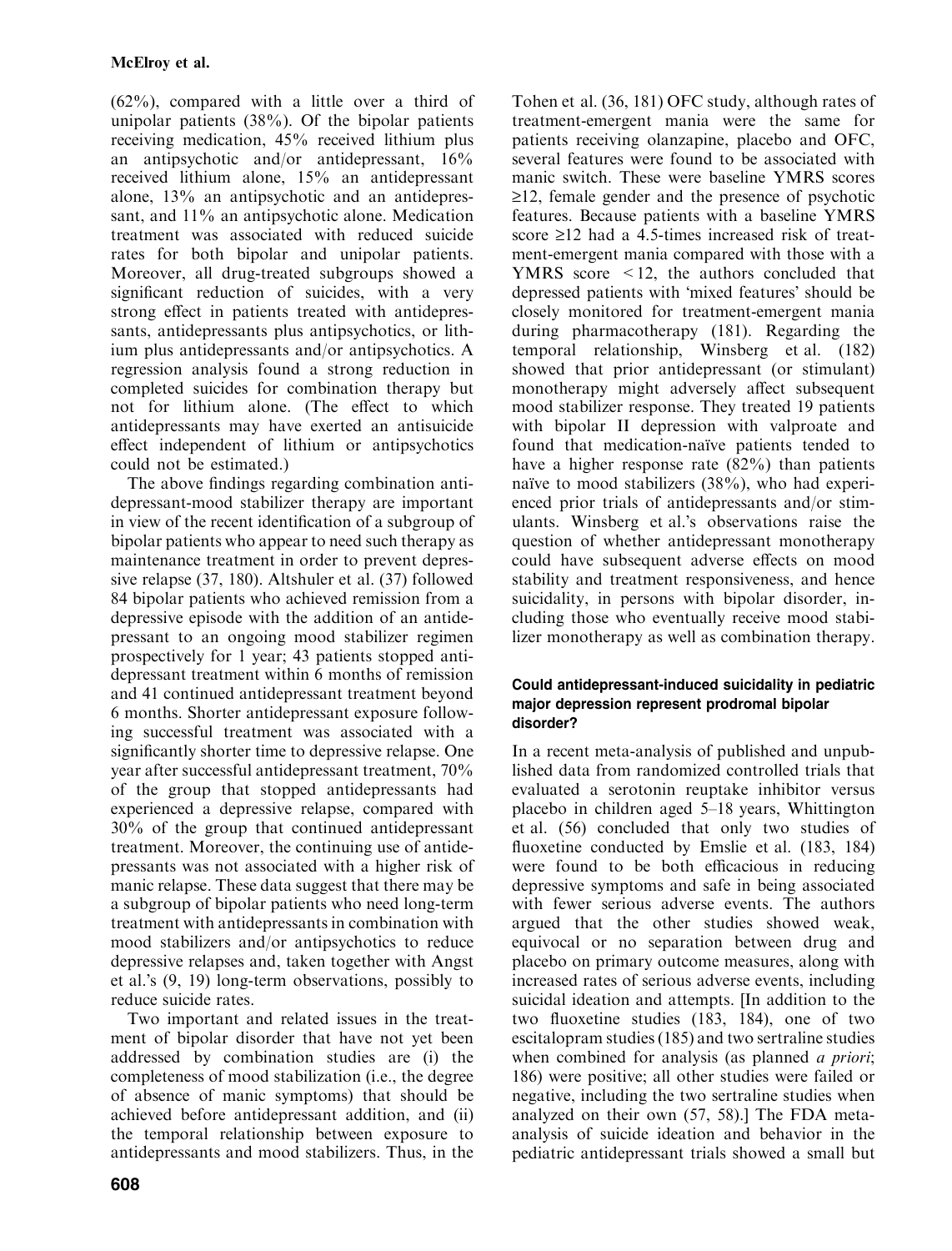Similar risk ratios were seen when only the major

depressive disorder trials were analyzed (Table 1). The more positive antidepressant response seen in the fluoxetine studies, in combination with the lower rate of suicidality, has been hypothesized to be due to a variety of variables, including methodological differences among the trials (reviewed in 57–59). One important methodological difference concerns subject selection. In the Emslie et al. (183, 184) studies, extra steps were taken to reduce the chances that subjects did not have prodromal or early onset occult bipolar disorder. These included extensive diagnostic evaluations and the exclusion of children with a family history of bipolar disorder in at least one first-degree relative. According to the FDA database, none of the other SSRI antidepressant studies required the latter exclusion (187). Thus, they may have included higher rates of youths with early onset bipolar disorder who switched upon antidepressant exposure, but whose switching manifested as suicidality.

By contrast, the venlafaxine, nefazodone and mirtazapine trials also excluded patients with family histories of bipolar disorder (187). As noted earlier, venlafaxine has dual uptake blocking properties and has been associated with numerically or statistically significantly higher rates of manic conversion than paroxetine, sertraline and bupropion in clinical trials of bipolar patients (43, 44, 98). Being a dual uptake inhibitor, venlafaxine's greater likelihood to induce the switch process compared with 'single' action agents may have overcome the incompletely reduced risk of exclusion of familial bipolar disorder in the pediatric depression trials. Indeed, some authorities have argued that paroxetine and mirtazapine also have dual action pharmacological profiles [serotoninnorepinephrine reuptake inhibition for paroxetine and serotonin receptor antagonism with norepinephrine agonism (via  $\alpha_2$  antagonism) for mirtazapine (136, 188)], possibly explaining in part the higher suicidality and/or agitation/hostility rates for these drugs (Table 1).

It is thus noteworthy that Geller et al. (62) hypothesized that one reason prepubertal depression was unresponsive to TCAs was that it often represented early onset bipolar disorder. In a follow-up of 72 children who had participated in the negative trial of nortriptyline and who had a prepubertal diagnosis of major depressive disorder, 33.3% displayed a bipolar spectrum disorder at 9.9 years follow-up (62). Subjects who had prepubertal diagnoses of major depressive disorder also had significantly higher rates of any bipolar disorder and suicidality than normal subjects. In addition, a history of parental and grandparental mania predicted bipolar I disorder.

Although pharmacoepidemiological data suggest children and adolescents are more likely to develop manic conversion upon antidepressant exposure than adults (86), it is presently unknown if the same is true for the development of suicidality. In their computerized study of 82,285 episodes of antidepressant treatment among 65,103 outpatients with depressive disorders and suicidality, Simon et al. (170) found that suicide attempts, but not suicides, were more common in children and adolescents than adults. Specifically, the probability of suicide was significantly higher in male patients (OR =  $6.6$ ,  $95\%$  CI 2.9–14.7) but did not vary across age categories, whereas the probability of suicide attempts did not vary with gender but was strongly related to young age  $(Z = 3.18,$  $p \leq 0.001$ ) (170). There were 314 serious suicide attempts per 100,000 in children and adolescents (95% CI 160–468), compared with 78 per 100,000 in adults (95% CI 58–98). It is also unknown whether antidepressant-associated suicidality in a child is more or less likely to represent bipolarity than it is in an adult. Considerable clinical research, however, suggests childhood and possibly adolescent forms of bipolarity may be more likely to present with mixed features than adult forms (22, 83–85, 117). Based on extensive research showing that bipolar disorder often presents with depression (2, 189) and that early onset depression is a risk factor for bipolarity (60–62), it would seem that patients of any age who develop antidepressant-associated suicidality should be carefully evaluated for bipolarity, and that this should be especially true of children and adolescents. Moreover, because large meta-analyses have shown that lithium's antisuicide properties occur in unipolar as well as bipolar disorder (11–13, 50, 52), it could be argued that such patients should be considered for lithium treatment, even if they are unipolar or their bipolarity does not meet DSM-IV criteria. Growing research has shown that the nosologic boundary between bipolar disorders and depressive disorders is unclear, leading some authorities to argue that both conditions might better be viewed as related disorders that belong to the larger family of manic-depressive illness rather than separate, discrete conditions (2, 127). Indeed, the fact that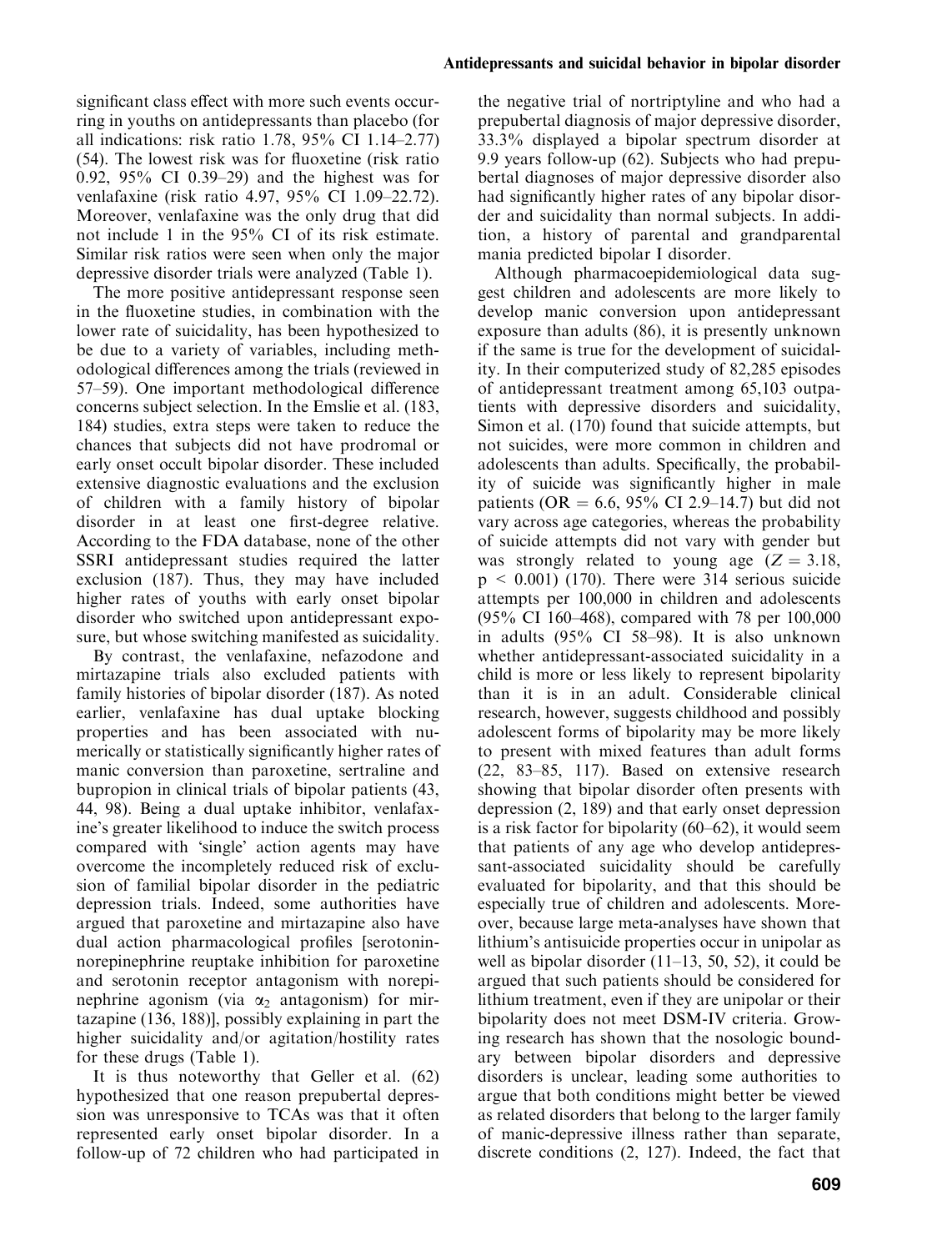the addition of lithium to antidepressants remains the best-documented augmentation therapy for treatment-resistant unipolar depression lends support to this view (189).

# Bipolar spectrum disorder versus unipolar depression versus manic-depressive illness: where does antidepressant-associated suicidality belong?

Until the boundary between bipolar and unipolar disorders is better delineated, it might be useful to view unipolar depression as consisting of two potentially overlapping subgroups: true unipolar (or non-bipolar) depression and possible bipolar depression. Regarding the clinical response to antidepressants of patients with DSM-IV diagnoses of depressive disorders, some clearly do well regarding both depressive symptoms and suicidality, whereas a subset appear to do poorly, developing new onset or worsening suicidality, increased depressive symptoms, or both. Some of the latter patients, upon closer inspection, have hypomanic symptoms and respond to mood stabilizers (65, 66, 190). One possibility therefore is that true unipolar patients may be those who respond well to antidepressant monotherapy, with reduction of depressive and suicidality symptoms, whereas patients with any degree of bipolarity may need treatment based on mood stabilizers, with or without adjunctive antidepressant therapy, for optimal management of both symptom domains. Because of these potential treatment differences, and because depression is often the presenting symptom or syndrome of bipolar disorder, it appears crucial to attempt to distinguish bipolar depressive states from those due to depressive disorders.

Indeed, mounting research indicates bipolar depression has phenomenological, course, comorbidity, family history and treatment response features that distinguish it from unipolar depression. Regarding phenomenology, studies have found bipolar depression is more likely to be characterized by lability, irritability, melancholic features, atypical features, mixed (hypomanic) symptoms and psychosis (2, 191–195). Goldberg et al. (191) found that up to 50% of patients hospitalized for unipolar depression and followed for 15 years eventually developed a manic or hypomanic episode, suggesting severity might also be a marker for bipolarity. Regarding course, bipolar disorder has been consistently shown to have an earlier age of onset, a postpartum onset and a greater number of recurrences (2, 193). Bipolar disorder is more likely to co-occur with other Axis I psychiatric disorders, particularly anxiety and substance use disorders. The family histories of persons with bipolar disorder have higher rates of bipolar disorders and higher overall rates of all mood disorders (2).

Finally, as noted in the introduction, recent epidemiological studies suggest bipolar disorder may be more likely to be associated with suicide attempts than is major depressive disorder. In the Epidemiologic Catchment Area (ECA) Study, the lifetime rates of one or more suicide attempts in persons with bipolar disorder, unipolar disorder, or any other evaluated DSM-III-defined disorder Axis I disorder were 29.2%, 15.9% and 4.2%, respectively (4). The odds ratio of subjects with bipolar disorder having a history of a suicide attempt relative to unipolar subjects was  $2.0$  (p  $\leq 0.0001$ ). Moreover, in a reanalysis of the ECA database, persons with subsyndromal symptoms of mania (two or more lifetime manic symptoms without meeting the full criteria for a hypomanic or manic episode), like those with a lifetime history of mania or hypomania, were significantly more likely than those with no lifetime mental disorder or no manic symptoms to have lifetime suicidal behavior, including thoughts of death, thoughts of committing suicide and attempted suicide (74). In the National Comorbidity Survey (NCS), although every DSM-III-R disorder assessed was a significant risk factor for a lifetime suicide attempt, the odds ratios for mood disorders (7.8–29.7) were higher than those for any other disorder  $(2.1–5.6)$ ; within mood disorders, the odds ratio for mania (29.7) was substantially higher than for major depressive episode (11.0), dysthymia (7.8) and any mood disorder (12.9) (23). More recently, in the Australian National Survey, subjects with bipolar disorder were similarly found to have significantly higher odds of having a lifetime suicide attempt than those with major depressive disorder (2.1) as well as the rest of the sample (7.8) (17). Although not as extreme, similar findings occurred for suicidal ideation. Thus, suicidality, or at least making a suicide attempt, could be a potential marker for bipolarity (107). One important question therefore is whether antidepressant-associated suicidality (and other forms of behavioral dysregulation) should also be considered a marker for bipolarity.

As noted earlier, Akiskal et al. (129) has argued that hypomania associated only with antidepressant use may represent a distinct phenotype within the bipolar spectrum. Thus, suicidality associated with antidepressant treatment, especially if associated with any hypomanic or mixed affective symptoms – as well as a hypomanic, manic or a mixed syndrome – might also be a marker or endophenotype for bipolarity.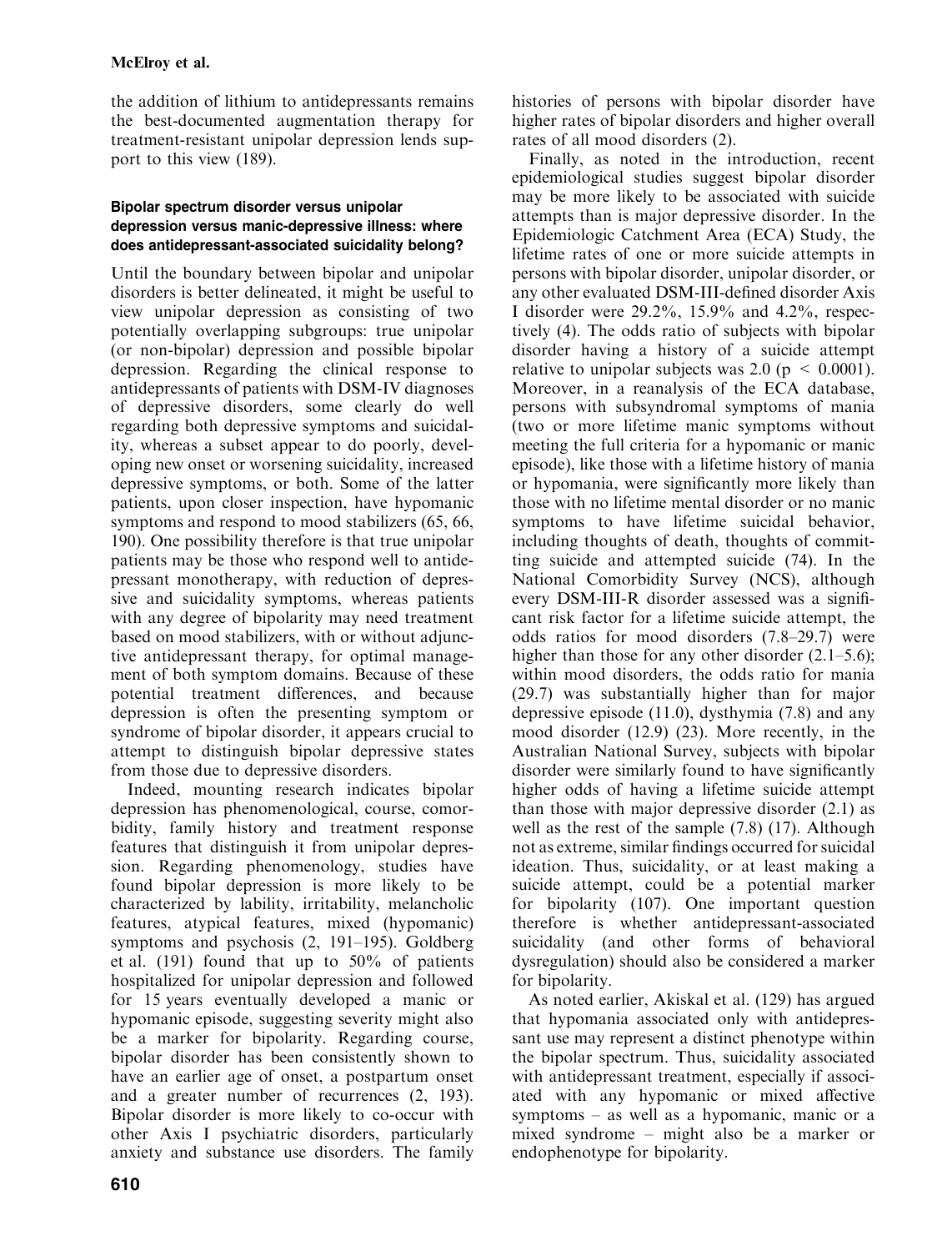At present, the bipolar spectrum disorder is generally viewed as a group of neurobiological genetic illnesses of unknown etiology responsive to an array of structurally dissimilar medications with uncertain mechanisms of action, for which there are no diagnostic tests or pathognomonic biological markers (2, 196). A specific psychological and behavioral response of a person with a mood syndrome to an antidepressant may provide, at this rudimentary stage in our knowledge, important preliminary clinical information about that person's neurobiology and responsitivity to other mood-active compounds. Thus, many expert clinicians who specialize in bipolar disorder view antidepressant-induced mood or behavioral dysregulation in an initially depressed or anxious patient as a 'diagnostic test' that is highly suggestive that the patient has occult or prodomal bipolar disorder and may be more responsive to mood stabilizers (including lamotrigine and second-generation antipsychotics) – either alone or in combination with an antidepressant – than to antidepressant monotherapy. In other words, although it is presently unknown how much bipolarity contributes to antidepressant-associated suicidality, in our opinion, it is unlikely to be minimal, at least to be significant, and possibly to be substantial. Moreover, it is possible that lithium's antisuicide properties may include the ability to prevent antidepressant-induced suicidality. Thus, in the patient who develops antidepressantassociated suicidality, it is also our opinion that it is the clinician's responsibility to do his or her best to determine whether or not bipolarity exists.

# **Conclusions**

At this time, there are no prospective, controlled clinical trial data that definitively indicate whether antidepressants decrease or increase suicidal ideation or behavior, either acutely or in the longterm, in patients with bipolar disorder. On the one hand, growing clinical evidence indicates that mixed states are often characterized by suicidal ideation and behavior (2, 22, 75, 79–81, 104, 117) and that antidepressants, especially when given as monotherapy, may induce both suicidality (26, 54, 176–179) and manic conversion (34, 35, 86). Indeed, the latter is further supported by data showing that antidepressant mechanism of action (42–44, 137), age (86, 87) and genetic factors (140– 142) may differentially affect manic conversion rates. In addition, there are numerous descriptions of patients with various mixed depressive states who worsen with antidepressant monotherapy, but who improve with treatment with mood stabilizers, antipsychotics or electroconvulsive therapy. On the other hand, a meta-analysis of 12 short-term trials (42) and one medium-sized, long-term (2-year) study (91, 92) suggests antidepressants in combination with mood stabilizers and/or antipsychotics may reduce depressive symptoms without increasing manic conversion. One long-term, open-label, prospective trial suggested that lithium in combination with antidepressant and/or antipsychotics, but not alone, reduced suicide in bipolar patients (9, 19). Moreover, it is presently unknown whether patients who develop suicidal mixed states with antidepressant exposure overlap with those patients who require antidepressants in combination with mood stabilizers and/or antipsychotics for adequate treatment of depression (and possibly suicidality) or whether these represent distinct patient subtypes (e.g., antidepressant-sensitive versus antidepressant-responsive).

The finding that antidepressants may induce suicidality in a subset of persons with depressive (and probably anxious) presentations, and the possibility that this induction may represent a form of manic conversion, and hence a bipolar phenotype, has important clinical and theoretical implications. The first is that our modern nosologic system should move away from the dichotomous views of Leonhard and DSM-IV that bipolar disorder and major depressive disorder (or at least certain forms of major depressive disorder) are distinct conditions back to the Kraepelinian, dimensional view that mania and depression may be related conditions that belong to the larger family of manic-depressive illnesses, or, in modern terms, bipolar spectrum disorder (2, 127). In other words, the importance of the co-occurrence of manic and depressive symptoms in both threshold and subthreshold forms will need to be appreciated in order for future mood disorder research to be meaningful (127). Thus, a depressive syndrome with just one or two hypomanic symptoms might be pathophysiologically different from one without any hypomania; while the latter may represent a true unipolar (or non-bipolar) depressive state responsive to antidepressant monotherapy, the former may represent a bipolar mixed state that responds best to a mood stabilizer but will progress to a mixed depression or mixed mania with suicidal ideation upon exposure to antidepressant monotherapy. The presence of minimal hypomanic symptoms, including those occurring concurrently with depressive symptoms, would appear to be clinically significant – even if the patient does not meet the full DSM-IV criteria for hypomania.

Since hypomanic and mixed states have been relatively understudied compared with syndromal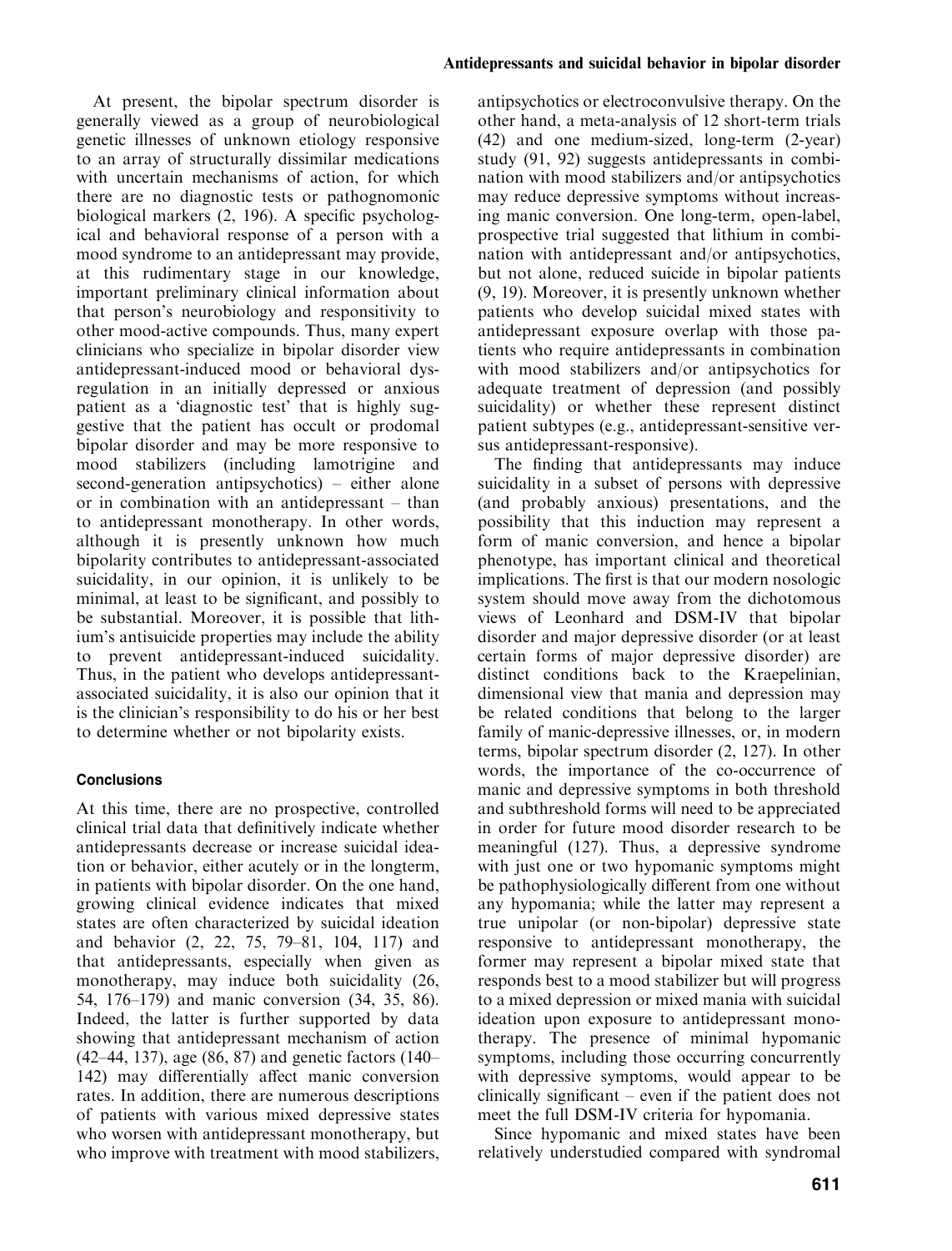#### McElroy et al.

mania, depression and mixed mania, it is currently unknown how best to operationally define such states (78). Until the relationships among mixed states, suicidality and antidepressant use are fully understood, definitions must be broad. Any patient presenting with any type of depressive symptom, including suicidality, must be carefully evaluated for current and past manic and hypomanic symptoms, including those co-occurring with depressive symptoms and those possibly induced by antidepressants. Moreover, future clinical trials in mood disorder patients with potential mood altering drugs and future studies of suicidality should include dimensional measures of manic, depressive and suicidality signs and symptoms so that relationships among pharmacotherapy, mixed states and suicidality can be better elucidated. Such trials should also contain measures of other causes of activation, including non-specific agitation and akathisia, so that relationships among these phenomena, mixed states and suicidality can be better appreciated.

#### References

- 1. Guze SB, Robins E. Suicide and primary affective disorders. Br J Psychiatry 1970; 117: 437–438.
- 2. Goodwin FK, Jamison KR. Manic-Depressive Illness. New York: Oxford University Press, 1990.
- 3. Lester D. Suicidal behavior in bipolar and unipolar affective disorders: a meta-analysis. J Affect Disord 1993; 27: 117–121.
- 4. Chen YW, Dilsaver SC. Lifetime rates of suicide among subjects with bipolar and unipolar disorders relative to subjects with other axis I disorders. Biol Psychiatry 1996; 39: 896–899.
- 5. Harris EC, Barraclough B. Suicide as an outcome for mental disorders: a meta-analysis. Br J Psychiatry 1997; 170: 205–208.
- 6. Rihmer Z, Pestality P. Bipolar II disorder and suicidal behavior. Psychiatr Clin N Am 1999; 22: 667–673.
- 7. Jamison KR. Suicide and bipolar disorder. J Clin Psychiatry 2000; 61 (Suppl. 9): 47–51.
- 8. Lopez P, Mosquera F, de León J et al. Suicide attempts in bipolar patients. J Clin Psychiatry 2001; 62: 963–966.
- 9. Angst F, Stassen HH, Clayton PJ et al. Mortality of patients with mood disorders: follow-up over 34–38 years. J Affect Disord 2002; 68: 167–181.
- 10. Kupfer DJ, Frank E, Grochocinski VJ et al. Demographic and clinical characteristics of individuals in a bipolar disorder case registry. J Clin Psychiatry 2002; 63: 120–125.
- 11. Tondo L, Isacsson G, Baldessarini RJ. Suicide in bipolar disorder: risk and prevention. CNS Drugs 2003; 17: 491– 511.
- 12. Baldessarini RJ, Tondo L, Henner J. Lithium treatment and suicide risk in major affective disorders: update and new findings. J Clin Psychiatry 2003; 64 (Suppl. 5): 44–52.
- 13. Baldessarini RJ, Tondo L. Suicide risk and treatments of patients with bipolar disorder. JAMA 2003; 290: 1517– 1519.
- 14. Leverich GS, Altshuler LL, Frye MA et al. Factors associated with suicide attempts in 648 patients with

bipolar disorder in the Stanley Foundation Bipolar Network. J Clin Psychiatry 2003; 64: 506–515.

- 15. Fagiolini A, Kupfer DJ, Rucci P et al. Suicide attempts and ideation in patients with bipolar I disorder. J Clin Psychiatry 2004; 65: 509–514.
- 16. Slama F, Bellivier F, Henry C et al. Bipolar patients with suicidal behavior: toward the identification of a clinical subgroup. J Clin Psychiatry 2004; 65: 1035– 1039.
- 17. Mitchell PB, Slade T, Andrews G. Twelve-month prevalence and disability of DSM-IV bipolar disorder in an Australian general population survey. Psychol Med 2004; 34: 777–785.
- 18. Kessing LV, Søndergård L, Kvist K et al. Suicide risk in patients treated with lithium. Arch Gen Psychiatry 2005; 62: 806–866.
- 19. Angst J, Angst F, Gerber-Werder R et al. Suicide in 406 mood-disorder patients with and without longterm medication: a 40–44-year follow-up. Arch Suicide Res 2005; 9: 279–300.
- 20. Klein DN, Lewinsohn PM, Seeley JR. Hypomanic personality traits in a community sample of adolescents. J Affect Disord 1996; 38: 135–143.
- 21. Lewinsohn PM, Seeley JR, Klein DN. Bipolar disorders during adolescence. Acta Psychiatr Scand 2003; 108 (Suppl 418): 47–50.
- 22. Goldstein TR, Birmaher B, Axelson D et al. History of suicide attempts in pediatric bipolar disorder: factors associated with increased risk. Bipolar Disord 2005; 7: 525–535.
- 23. Kessler RC, Borges G, Walters EE. Prevalence of and risk factors for lifetime suicide attempts in the National Comorbidity Survey. Arch Gen Psychiatry 1999; 56: 617–626.
- 24. Post RM, Leverich GS, Altshuler LL et al. An overview of recent findings of the Stanley Foundation Bipolar Network (Part 1). Bipolar Disord 2003; 5: 310–319.
- 25. Simon N, Otto M, Weiss R et al. Pharmacotherapy for bipolar disorder and comorbid conditions: baseline data from STEP-BD. J Clin Psychopharmacol 2004; 24: 512– 520.
- 26. Shi L, Thiebaud P, McCombs JS. The impact of unrecognized bipolar disorders for patients treated with depression with antidepressants in the fee-for-services California Medicaid (Medi-Cal) programme. J Affect Disord 2004; 82: 373–383.
- 27. Zornberg GL, Pope HG. Treatment of depression in bipolar disorder: new direction for research. J Clin Psychopharmacol 1993; 13: 397–408.
- 28. Thase ME, Sachs GS. Bipolar depression: pharmacotherapy and related therapeutic strategies. Biol Psychiatry 2000; 48: 558–572.
- 29. Young LT, Joffe RT, Robb JC et al. Double-blind comparison of addition of a second mood stabilizer versus an antidepressant to an initial mood stabilizer for treatment of patients with bipolar depression. Am J Psychiatry 2000; 157: 124–126.
- 30. Nemeroff CB, Evans DL, Gyulai DL et al. Double-blind, placebo-controlled comparison of imipramine and paroxetine in the treatment of bipolar depression. Am J Psychiatry 2001; 158: 906–912.
- 31. Ghaemi SN, Lenox MS, Baldessarini RJ. Effectiveness and safety of longterm antidepressant treatment in bipolar disorder. J Clin Psychiatry 2001; 62: 565–569.
- 32. Ghaemi SN, Hsu DJ, Soldani F, Goodwin FK. Antidepressants in bipolar disorder: the case for caution. Bipolar Disord 2003; 5: 421–433.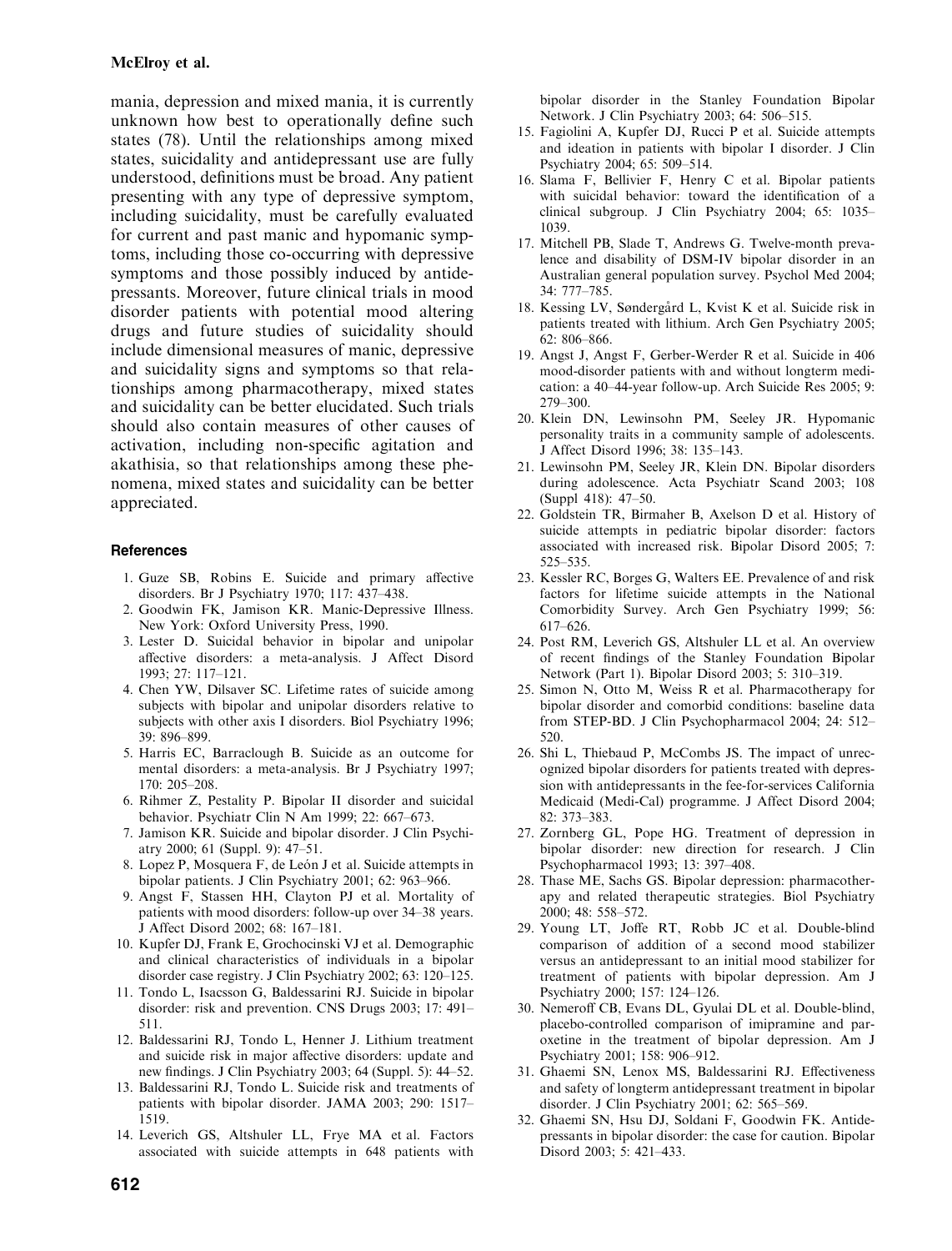#### Antidepressants and suicidal behavior in bipolar disorder

- 33. Amsterdam JD, Brunswick DJ. Antidepressant monotherapy for bipolar II major depression. Bipolar Disord 2003; 5: 388–395.
- 34. Henry C, Demotes-Mainard J. Avoiding drug-induced switching in patients with bipolar depression. Drug Saf 2003; 26: 337–351.
- 35. Goldberg JF, Truman CJ. Antidepressant-induced mania: an overview of current controversies. Bipolar Disord 2003; 5: 407–420.
- 36. Tohen M, Vieta E, Calabrese J et al. Efficacy of olanzapine and olanzapine-fluoxetine combination in the treatment of bipolar I depression. Arch Gen Psychiatry 2003; 60: 1079–1088.
- 37. Altshuler L, Suppes T, Black D et al. Impact of antidepressant discontinuation after acute bipolar depression remission on rates of depressive relapse at 1-year followup. Am J Psychiatry 2003; 160: 1252–1262.
- 38. Keck PE, Jr, Nelson EB, McElroy SL. Advances in the pharmacologic treatment of bipolar depression. Biol Psychiatry 2003; 53: 671–679.
- 39. Post RM, Leverich GS, Nolen WA et al. A re-evaluation of the role of antidepressants in the treatment of bipolar depression: data from the Stanley Foundation Bipolar Network. Bipolar Disord 2003; 5: 386–406.
- 40. Thase ME, Bhargara M, Sachs GS. Treatment of bipolar depression. Current status, continued challenges and the STEP-BD approach. Psychiatr Clin N Am 2003; 26: 495– 518.
- 41. Ghaemi SN, Rosenquist KJ, Ko JY et al. Antidepressant treatment in bipolar versus unipolar depression. Am J Psychiatry 2004; 161: 163–165.
- 42. Gijsman HJ, Geddes JR, Rendell JM et al. Antidepressants for bipolar depression: a systematic review of randomized, controlled trials. Am J Psychiatry 2004; 161: 1537–1547.
- 43. Leverich GS, Altshuler LL, Frye MA et al. Risk of switch in mood polarity to hypomania or mania in patients with bipolar depression during acute and continuation trials of venlafaxine, sertraline and bupropion as adjuncts to mood stabilizers. Am J Psychiatry 2006; 163: 232–239.
- 44. Post RM, Altshuler LL, Leverich GS et al. Higher switch rates on venlafaxine than bupropion or sertraline in bipolar depression. Br J Psychiatry 2006; (in press).
- 45. American Psychiatric Association. Practice guideline for the treatment of patients with bipolar disorder (revision). Am J Psychiatry 2002; 159 (Suppl.): 1–50.
- 46. Grunze H, Kasper S, Goodwin G et al. World Federation of Societies of Biological Psychiatry (WFSBP) Guideline for Biological Treatment of Bipolar Disorders, Part 1: treatment of bipolar depression. World J Biol Psychiatry 2002; 3: 115–124.
- 47. Suppes T, Dennehy EB, Swann AC et al. Report of the Texas Consensus Conference Panel on medication treatment of bipolar disorder 2000. J Clin Psychiatry 2002; 63: 288–299.
- 48. Keck PE, Jr, Perlis RH, Otto MW et al. The Expert Consensus Guideline Series: treatment of bipolar disorder 2004. Special report. Postgrad Med 2004 (December); 1– 120.
- 49. Yatham LN, Kennedy SH, O'Donovan C et al. Canadian Network for Mood and Anxiety Treatments (CANMAT) guidelines for the management of patients with bipolar disorder: consensus and controversies. Bipolar Disord 2005; 7 (Suppl. 3): 5–69.
- 50. Tondo L, Hennen J, Baldessarini RJ. Lower suicide risk with longterm lithium treatment in major affective illness: a meta-analysis. Acta Psychiatr Scand 2001; 104: 163–172.
- 51. Ernst CL, Goldberg JF. Antisuicide properties of psychotropic drugs: a critical review. Harv Rev Psychiatry 2004; 12: 14–41.
- 52. Cipriani A, Pretty H, Hawton K et al. Lithium in the prevention of suicidal behavior and all-cause mortality in patients with mood disorders: a systematic review of randomized trials. Am J Psychiatry 2005; 162: 1805–1819.
- 53. Oquendo MA, Chaudhury SR, Mann JJ. Pharmacotherapy of suicidal behavior in bipolar disorder. Arch Suicide Res 2005; 9: 237–250.
- 54. Hammad T. Review and evaluation of clinical data. Washington, DC: United States Food and Drug Administration, 2004 [WWW document]. URL http://www.fda/ gov/ohrms/dockets/ac/04/briefing/2004-4065b1-10-TAB08- Hammads-Review.pdf [accessed on 27 January 2006].
- 55. Vitiello B, Swedo S. Antidepressant medications in children. N Engl J Med 2004; 350: 1489–1491.
- 56. Whittington CJ, Kendall T, Fonagy P et al. Selective serotonin reuptake inhibitors in childhood depression: systematic review of published versus unpublished data. Lancet 2004; 363: 1341–1345.
- 57. Ryan ND. Treatment of depression in children and adolescents. Lancet 2005; 366: 933–940.
- 58. Cheung AH, Emslie GJ, Mayes TL. Review of the efficacy and safety of antidepressants in youth depression. J Child Psychol Psychiatr 2005; 46: 735–754.
- 59. Leslie LK, Newman TB, Chesney PJ et al. The Food and Drug Administration's deliberations on antidepressant use in pediatric patients. Pediatrics 2005; 116: 195– 204.
- 60. Akiskal HS. Developmental pathways to bipolarity: are juvenile-onset depressions pre-bipolar? J Am Acad Child Adolesc Psychiatry 1995; 34: 754–763.
- 61. Weissman MM, Wolk S, Wickramaratne P et al. Children with prepubertal-onset major depressive disorder and anxiety grown up. Arch Gen Psychiatry 1999; 56: 794–801.
- 62. Geller B, Zimerman B, Williams M et al. Bipolar disorder at prospective follow-up of adults who had prepubertal major depressive disorder. Am J Psychiatry 2001; 158: 125–127.
- 63. Berk M, Dodd S. Are treatment emergent suicidality and decreased response to antidepressants in younger patients due to bipolar disorder being misdiagnosed as unipolar depression? Med Hypotheses 2005; 64: 39–43.
- 64. United States Food and Drug Administration. URL http://www.fda.gov/cder/drug/antidepressants/default. htm [accessed on 27 January 2006].
- 65. Akiskal HS, Mallya G. Criteria for the 'soft' bipolar spectrum: treatment implications. Psychopharmacol Bull 1987; 23: 68–73.
- 66. Koukopoulos A, Faedda G, Proietti R et al. Un syndrome dépressif mixte. L'Encéphale 1992; 18: 19–21.
- 67. Marneros A. Origin and development of concepts of bipolar mixed states. J Affect Disord 2001; 67: 229–240.
- 68. Koukopoulos A, Albert MJ, Sani G et al. Mixed depressive states: nosologic and therapeutic issues. Int Rev Psychiatry 2005; 17: 21–37.
- 69. Akiskal HS, Benazzi F, Perugi G et al. Agitated 'unipolar' depression re-conceptualized as a depressive mixed state: implications for the antidepressant-suicide controversy. J Affect Disord 2005; 85: 245–258.
- 70. Manning JS, Haykal RF, Connor PD et al. On the nature of depressive and anxious states in a family practice setting: the high prevalence of bipolar II and related disorders in a cohort followed longitudinally. Comp Psychiatry 1997; 38: 102–108.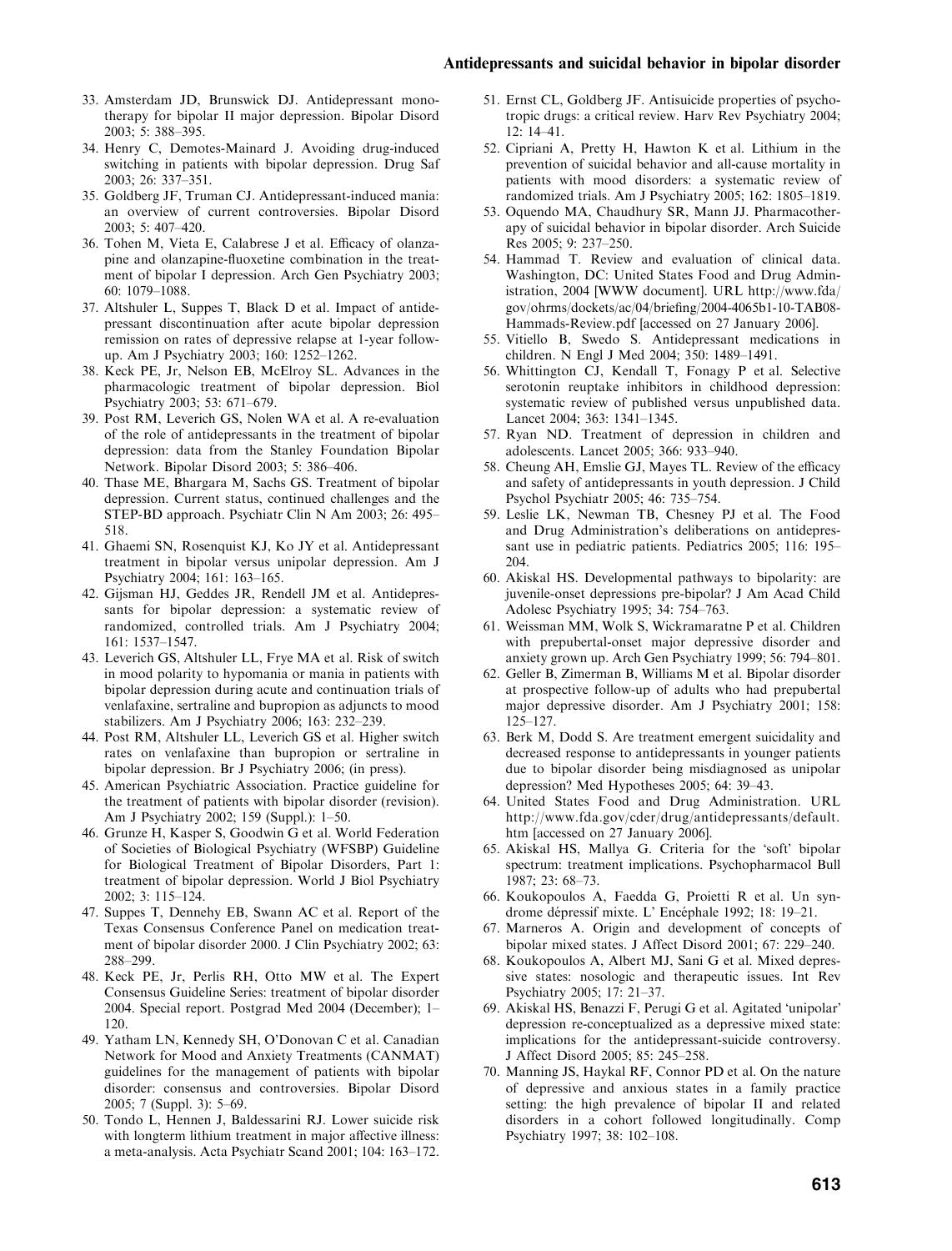- 71. Angst J. The emerging epidemiology of hypomania and bipolar II disorder. J Affect Disord 1998; 50: 143–151.
- 72. Angst J, Gamma A, Benazzi F et al. Toward a re-definition of subthreshold bipolarity: epidemiology and proposed criteria for bipolar II, minor bipolar disorders and hypomania. J Affect Disord 2003; 73: 133–146.
- 73. Benazzi F. Frequency of bipolar spectrum in 111 private practice depression outpatients. Eur Arch Psychiatry Clin Neurosci 2003; 253: 203–208.
- 74. Judd LL, Akiskal HS. The prevalence and disability of bipolar spectrum disorders in the US population: re-analysis of the ECA database taking into account subthreshold cases. J Affect Disord 2003; 73: 123–131.
- 75. McElroy SL, Keck PE, Jr, Pope HG et al. Clinical and research implications of the diagnosis of dysphoric or mixed mania or hypomania. Am J Psychiatry 1992; 149: 1633–1644.
- 76. Perugi G, Akiskal HS, Micheli C et al. Clinical subtypes of mixed states: validating a broader European definition in 143 cases. J Affect Disord 1997; 43: 169–180.
- 77. Maj M, Pirozzi R, Magliano L, Bartoli L. Agitated depression in bipolar I disorder: prevalence, phenomenology and outcome. Am J Psychiatry 2003; 160: 2134– 2140.
- 78. Suppes T, Mintz J, McElroy SL et al. The incidence of mixed hypomania in 908 patients with bipolar disorder evaluated prospectively in the Stanley Bipolar Treatment Network: a gender-specific phenomenon. Arch Gen Psychiatry 2005; 62: 1089–1096.
- 79. Dilsaver SC, Chen YW, Swann AC et al. Suicidality in patients with pure and depressive mania. Am J Psychiatry 1994; 151: 1312–1315.
- 80. Strakowski SM, McElroy SL, Keck PE, Jr et al. Suicidality among patients with mixed and manic bipolar disorder. Am J Psychiatry 1996; 153: 674–676.
- 81. Sato T, Bottlender R, Tanabe A et al. Cincinnati criteria for mixed mania and suicidality in patients with acute mania. Comp Psychiatry 2004; 45: 62–69.
- 82. Prien RF, Himmelhock JM, Kupfer DJ. Treatment of mixed mania. J Affect Disord 1988; 15: 9–15.
- 83. McElroy SL, Strakowski SM, West SA et al. Phenomenology of adolescent and adult mania in hospitalized patients with bipolar disorder. Am J Psychiatry 1997; 154: 44–49.
- 84. Faedda GL, Baldessarini RJ, Glovinsky IP et al. Pediatric bipolar disorder: phenomenology and course of illness. Bipolar Disord 2004; 6: 305–313.
- 85. Dilsaver SC, Benazzi F, Akiskal HS. Mixed states: the most common outpatient presentation of bipolar depressed adolescents. Psychopathology 2005; 38: 268–272.
- 86. Martin A, Young C, Leckman JF et al. Age effects on antidepressant-induced manic conversion. Arch Pediatr Adolesc Med 2004; 158: 773–780.
- 87. Lim CJ, Leckman JF, Young C et al. Antidepressantinduced manic conversion: a developmentally informed synthesis of the literature. Int Rev Neurobiol 2005; 65: 25– 52.
- 88. Mendlewicz J, Youdim MB. Antidepressant potentiation of 5-hydroxytryptophan by 1-deprenyl in affective illness. J Affect Disord 1980; 2: 137–146.
- 89. Himmelhoch JM, Fuchs CA, Symons BJ. A double-blind study of tranylcypromine treatment of major anergic depression. J Nerv Ment Dis 1982; 170: 628–634.
- 90. De Wilde JE, Doogan DP. Fluvoxamine and chlorimipramine in endogenous depression. J Affect Disord 1982; 4: 249–259.
- 91. Prien RF, Kupfer DJ, Mansky PA et al. Drug therapy in the prevention of recurrences in unipolar and bipolar affective disorders: report of the NIMH Collaborative Study Group comparing lithium carbonate, imipramine, and lithium carbonate-imipramine combination. Arch Gen Psychiatry 1984; 41: 1096–1104.
- 92. Shapiro DR, Quitkin FM, Fleiss JL. Response to maintenance therapy in bipolar illness. Effect of index episode. Arch Gen Psychiatry 1989; 46: 401–405.
- 93. Cohn JB, Collins G, Ashbrook E et al. A comparison of fluoxetine, imipramine and placebo in patients with bipolar depressive disorder. Int Clin Psychopharmacol 1989; 4: 313–322.
- 94. Himmelhoch JM, Thase ME, Mallinger AG et al. Tranylcypromine versus imipramine in anergic bipolar depression. Am J Psychiatry 1991; 148: 910–916.
- 95. Bocchetta A, Bernardi F, Burrai C et al. A double-blind study of 1-sulpiride versus amitriptyline in lithium-maintained bipolar depressives. Acta Psychiatr Scand 1993; 88: 434–439.
- 96. Sachs GS, Lafer B, Stoll AL et al. A double-blind trial of bupropion versus desipramine for bipolar depression. J Clin Psychiatry 1994; 55: 391–393.
- 97. Grossman F, Potter WZ, Brown EA et al. A doubleblind study comparing idazoxan and bupropion in bipolar depressed patients. J Affect Disord 1999; 56: 237–243.
- 98. Vieta E, Martinez-Arán A, Goikolea JM et al. A randomized trial comparing paroxetine and venlafaxine in the treatment of bipolar depressed patients taking mood stabilizers. J Clin Psychiatry 2002; 63: 508–512.
- 99. Oquendo MA, Stanley B, Ellis SP et al. Protection of human subjects in intervention research for suicidal behavior. Am J Psychiatry 2004; 161: 1558–1563.
- 100. Goodwin FK, Fireman B, Simon GE et al. Suicide risk in bipolar disorder during treatment with lithium and divalproex. JAMA 2003; 290: 1467–1473.
- 101. Storosum JG, Wohlfarth T, Gispen-de Wied CC et al. Suicide risk in placebo-controlled trials of treatment for acute manic episodes and prevention of manic-depressive episodes. Am J Psychiatry 2005; 162: 799–802.
- 102. Bowden C, Fawcett J. Pharmacotherapy and risk of suicidal behaviors among patients with bipolar disorder. JAMA 2004; 291: 939.
- 103. Yerevanian BI, Boek RJ, Feusner JD. Pharmacotherapy and risk of suicidal behaviors among patients with bipolar disorder. JAMA 2004; 291: 939.
- 104. Jameison GR. Suicide and mental disease: a clinical analysis of 100 cases. Arch Neurol Psychiatry 1936; 36: 1– 12.
- 105. Mitterauer B, Leibetseder M, Pritz WR et al. Comparison of psychopathological phenomena of 422 manic-depressive patients with suicide-positive and suicide-negative family history. Acta Psychiatr Scand 1988; 77: 438–442.
- 106. Isometsa ET, Henriksson MM, Aro HM et al. Suicide in bipolar disorder in Finland. Am J Psychiatry 1994; 151: 1020–1024.
- 107. Goldberg JF, Garno JL, Leon AC et al. Association of recurrent suicidal ideation with non-remission from acute mixed mania. Am J Psychiatry 1998; 155: 1753–1755.
- 108. Oquendo MA, Waternaux C, Brodsky B et al. Suicidal behavior in bipolar mood disorder: clinical characteristics of attempters and non-attempters. J Affect Disord 2000; 59: 107–117.
- 109. Bellivier F, Goldmard J-L, Henry C et al. Admixture analysis of age at onset in bipolar I affective disorder. Arch Gen Psychiatry 2001; 58: 510–512.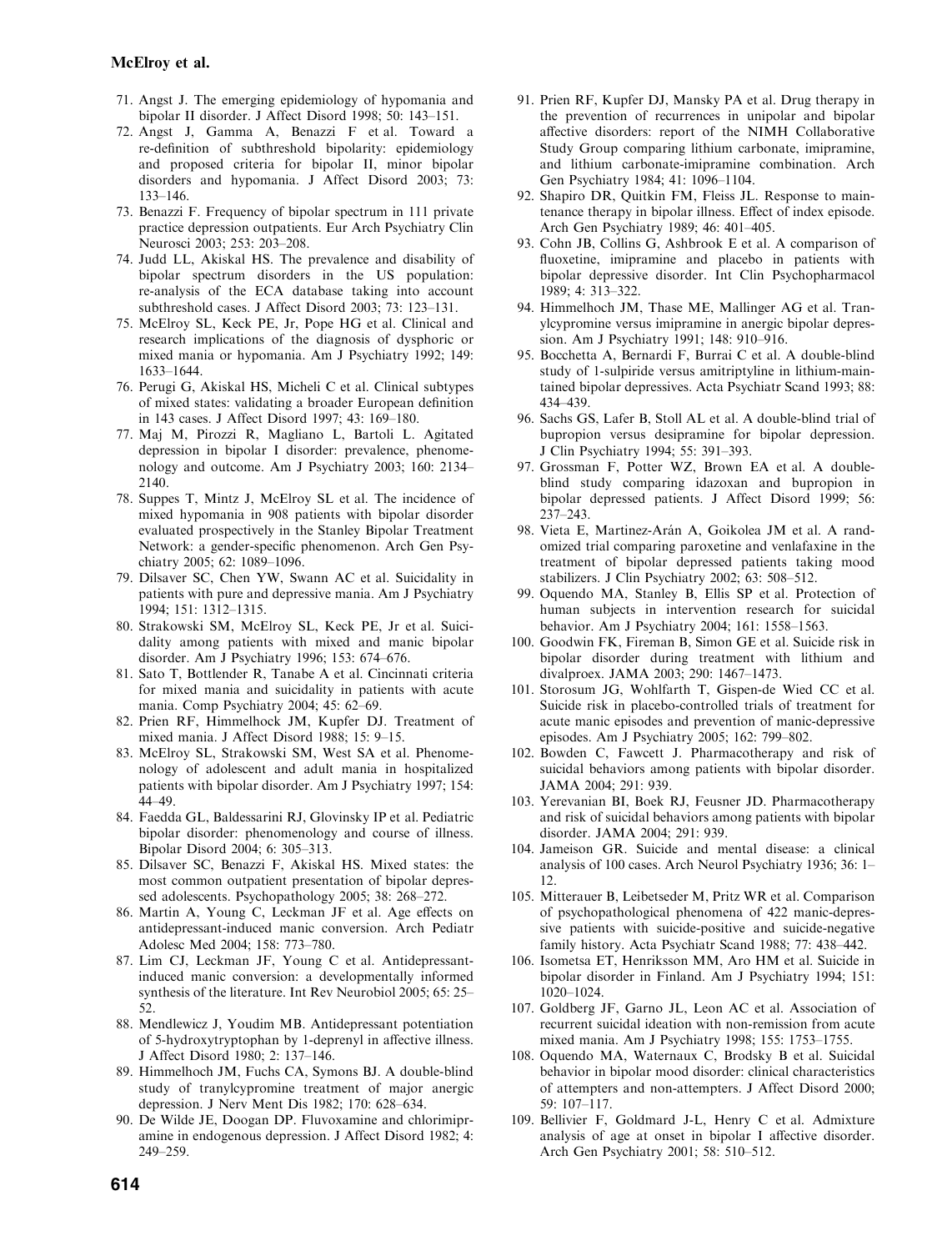#### Antidepressants and suicidal behavior in bipolar disorder

- 110. Tsai S-Y, Kuo C-J, Chen C-C et al. Risk factors for completed suicide in bipolar disorder. J Clin Psychiatry 2002; 63: 469–476.
- 111. Brent DA, Oquendo M, Birmaher B et al. Familial pathways to early-onset suicide risk for suicidal behavior in offspring of mood-disordered suicide attempters. Arch Gen Psychiatry 2002; 59: 801–807.
- 112. Baldessarini RJ, Hennen J. Genetics of suicide: an overview. Harv Rev Psychiatry 2004; 12: 1–13.
- 113. Perlis RH, Miyahara S, Marangell LB et al. Longterm implications of early onset in bipolar disorder: data from the first 1000 participants in the systematic treatment enhancement programme for bipolar disorders. Biol Psychiatry 2004; 55: 875–881.
- 114. Michaelis BH, Goldberg JF, Davis GP et al. Dimensions of impulsivity and aggression associated with suicide attempts among bipolar patients: a preliminary study. Suicide Life Threat Behav 2004; 34: 172–176.
- 115. Garno JL, Goldberg JF, Ramirez PM et al. Bipolar disorder with comorbid cluster B personality disorder features: impact on suicidality. J Clin Psychiatry 2005; 66: 339–345.
- 116. Hawton K, Sutton L, Haw C et al. Suicide and attempted suicide in bipolar disorder: a systematic review of risk factors. J Clin Psychiatry 2005; 66: 693–704.
- 117. Dilsaver SC, Benazzi F, Rihmer Z et al. Gender, suicidality and bipolar mixed states in adolescents. J Affect Disord 2005; 87: 11–16.
- 118. Judd LL, Akiskal HS, Schettler PJ et al. The longterm natural history of the weekly symptomatic status of bipolar I disorder. Arch Gen Psychiatry 2002; 59: 530– 537.
- 119. Judd LL, Akiskal HS, Schettler PF et al. A prospective investigation of the natural history of the longterm weekly symptomatic status of bipolar II disorder. Arch Gen Psychiatry 2003; 60: 261–269.
- 120. Goldberg JF, Garno JL, Portera L et al. Correlates of suicidal ideation in dysphoric mania. J Affect Disord 1999; 56: 75–81.
- 121. Sato T, Bottlender R, Kleindienst N et al. Syndromes and phenomenological subtypes underlying acute mania: a factor analytic study of 576 manic patients. Am J Psychiatry 2002; 159: 968–974.
- 122. MacKinnon DF, Zandi PP, Gershon E et al. Rapid switching of mood in families with multiple cases of bipolar disorder. Arch Gen Psychiatry 2003; 60: 921–928.
- 123. Goldberg JF, Wankmuller MM, Sutherland KH. Depression with versus without manic features in rapid-cycling bipolar disorder. J Nerv Men Dis 2004; 192: 602–606.
- 124. Benazzi F. Suicidal ideation and bipolar II depression symptoms. Hum Psychopharmacol 2005; 20: 27–32.
- 125. Akiskal HS, Benazzi F. Psychopathologic correlates of suicidal ideation in major depressive outpatients: is it all due to unrecognized (bipolar) depressive mixed states? Psychopathology 2005; 38: 273–280.
- 126. Sato T, Bottlender R, Kleindienst N et al. Irritable psychomotor elation in depressed inpatients: a factor validation of mixed depression. J Affect Disord 2005; 84: 187–196.
- 127. Cassano GB, Rucci P, Frank E et al. The mood spectrum in unipolar and bipolar disorder: arguments for a unitary approach. Am J Psychiatry 2004; 161: 1264–1269.
- 128. Stoll AL, Mayer PV, Kolbrener M et al. Antidepressantassociated mania: a controlled comparison with spontaneous mania. Am J Psychiatry 1994; 151: 1642–1645.
- 129. Akiskal HS, Hantouche EG, Allilaire JF et al. Validating antidepressant-associated hypomania (bipolar III): a

systematic comparison with spontaneous hypomania (bipolar II). J Affect Disord 2003; 73: 65–74.

- 130. Goldberg JF, Allen MH, Miklowitz DA et al. Suicidal ideation and pharmacotherapy among STEP-BD patients. Psychiatr Serv 2005; 56: 1534–1540.
- 131. Bauer MS, Wisniewski SR, Marangell LB et al. Are antidepressants associated with new-onset associated suicidality in bipolar disorder? A prospective study of participants in the Systematic Treatment Enhancement Program for Bipolar Disorder (STEP-BD). J Clin Psychiatry 2006; 67: 48–55.
- 132. Aizenberg D, Olmer A, Barak Y. Suicide attempts amongst elderly bipolar patients. J Affect Disord 2006; 91: 91–94.
- 133. Klein DF. Importance of psychiatric diagnosis in prediction of clinical drug effects. Arch Gen Psychiatry 1967; 16: 118–126.
- 134. Prien RF, Klett CJ, Caffey EM. Lithium carbonate and imipramine in prevention of affective episodes. A comparison in recurrent affective illness. Arch Gen Psychiatry 1973; 29: 420–425.
- 135. Tran PV, Bymaster FP, McNamara RK et al. Dual monoamine modulation for improved treatment of major depressive disorder. J Clin Psychopharmacol 2003; 23: 78– 86.
- 136. Shelton RC. The dual-action hypothesis: does pharmacology matter? J Clin Psychiatry 2004; 65 (Suppl. 17): 5–10.
- 137. Peet M. Induction of mania with selective serotonin reuptake inhibitors and tricyclic antidepressants. Br J Psychiatry 1994; 164: 549–550.
- 138. Cicero D, El-Mallakh RS, Holman J et al. Antidepressant exposure in bipolar children. Psychiatry 2003; 66: 317– 322.
- 139. Reichart CG, Nolan WG. Earlier onset of bipolar disorder in children by antidepressants or stimulants? An hypothesis. J Affect Disord 2004; 78: 81–84.
- 140. Rousseva A, Henry C, van den Bulke D et al. Antidepressant-induced mania, rapid cycling and the serotonin transporter gene polymorphism. Pharmacogenomics J 2003; 3: 101–104.
- 141. Perlis RH, Mischoulon D, Smoller JW et al. Serotonin transporter polymorphisms and adverse effects with fluoxetine treatment. Biol Psychiatry 2003; 54: 879–883.
- 142. Masoliver E, Menoyo A, Perez V et al. Serotonin transporter-linked promoter (polymorphism) in the serotonin transporter gene may be associated with antidepressantinduced mania in bipolar disorder. Psychiatr Genet 2006; 16: 25–29.
- 143. Preda A, MacLean RW, Mazure CM et al. Antidepressant-associated mania and psychosis resulting in psychiatric admissions. J Clin Psychiatry 2001; 62: 30–33.
- 144. Faedda GL, Baldessarini RJ, Glovinsky IP et al. Treatment-emergent mania in pediatric bipolar disorder: a retrospective case review. J Affect Disord 2004; 82: 149– 158.
- 145. Teicher MH, Glod C, Cole JO. Emergence of intense suicidal preoccupation during fluoxetine treatment. Am J Psychiatry 1990; 147: 207–210.
- 146. Mann JJ, Kapur S. The emergence of suicidal ideation and behavior during antidepressant pharmacotherapy. Arch Gen Psychiatry 1991; 48: 1027–1033.
- 147. Healy D. Lines of evidence on the risks of suicide with selective serotonin reuptake inhibitors. Psychother Psychosom 2003; 72: 71–79.
- 148. Vorstman J, Lahuis B, Buitclaar JK. SSRIs associated with behavioral activation and suicidal ideation. J Am Acad Child Adolesc Psychiatry 2001; 40: 1364–1365.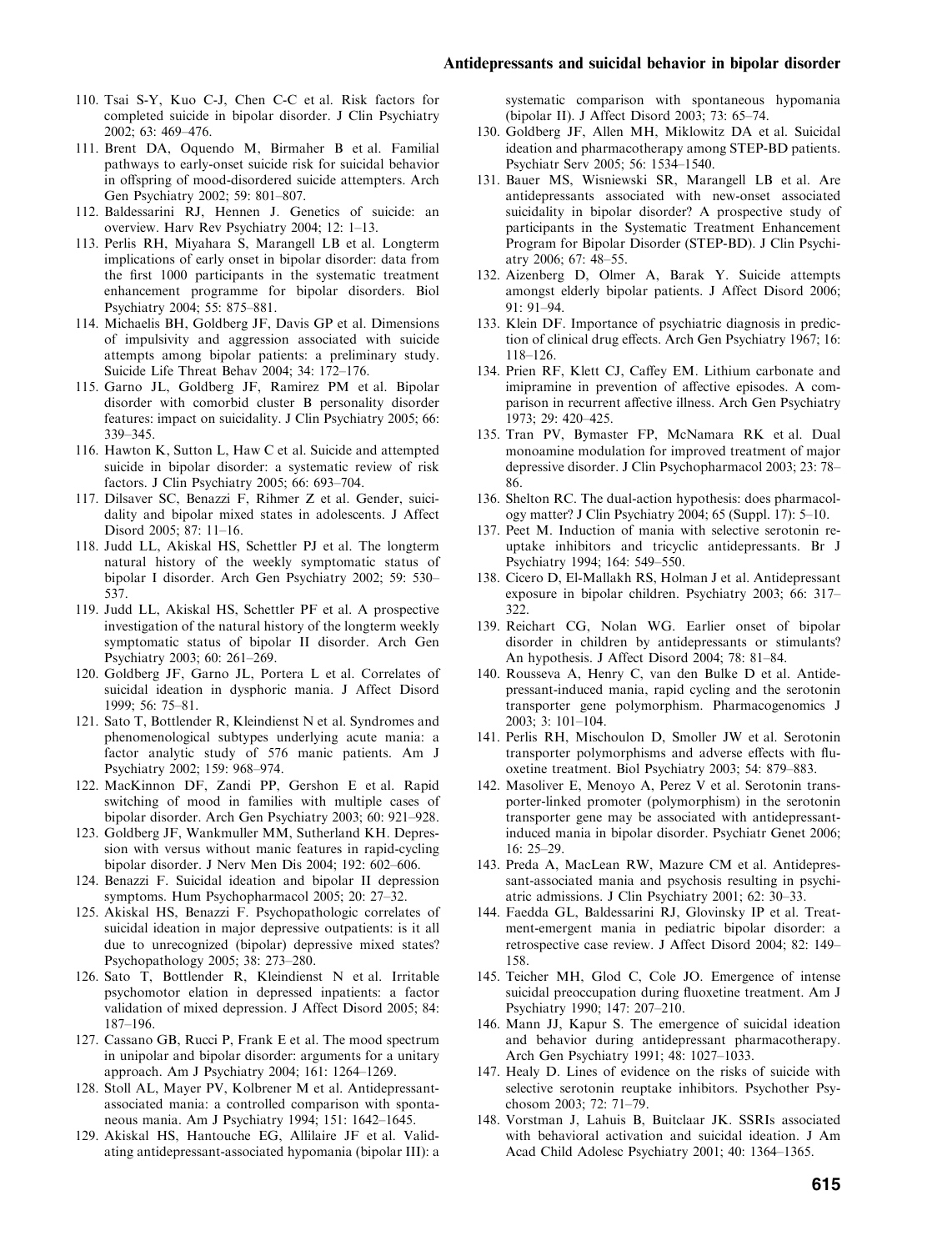- 149. Akiskal HS, Azorin JM, Hantonche EG. Proposed multidimensional structure of mania: beyond the euphoric-dysphoric dichotomy. J Affect Disord 2003; 73: 7–18.
- 150. Hansen L. A critical review of akathisia and its possible association with suicidal behavior. Hum Psychopharmacol 2001; 16: 495–505.
- 151. Dong JY, Ho TP, Kan CK. A case-control study of 92 cases of inpatient suicides. J Affect Disord 2005; 87: 91–99.
- 152. Hansen L, Kingdom D. Akathisia as a risk factor for suicide. Br J Psychiatry 2006; 188: 192.
- 153. Ghaemi SN, Hsu DJ, Rosenquist KJ et al. Extrapyramidal side-effects with atypical neuroleptics in bipolar disorder. Prog Neuropsychopharmacol Biol Psychiatry 2006; 30: 209–213.
- 154. Scholten MR, Selten JP. Suicidal ideations and suicidal attempts after starting on aripiprazole, a new antipsychotic drug. Ned Tijdschr Geneeskd 2005; 149: 2296– 2298.
- 155. Keck PE, Jr, McElroy SL. Aripiprazole: a partial dopamine D2 receptor agonist antipsychotic. Expert Opin Investig Drugs 2003; 12: 655–662.
- 156. Ohberg A, Vuori E, Klaukka T et al. Antidepressants and suicide mortality. J Affect Disord 1998; 50: 225–233.
- 157. Carlsten A, Waern M, Ekedahl A et al. Antidepressant medication and suicide in Sweden. Pharmacoepidemiol Drug Saf 2001; 10: 525–530.
- 158. Hall WD, Mant A, Mitchell PB et al. Association between antidepressant prescribing and suicide in Australia, 1991– 2000: trend analysis. BMJ 2003; 326: 1008–1013.
- 159. Olfson M, Shaffer D, Marcus SC et al. Relationship between antidepressant medication treatment and suicide in adolescents. Arch Gen Psychiatry 2003; 60: 978–982.
- 160. Gunnell D, Middleton N, Whitley E et al. Why are suicide rates rising in young men but falling in the elderly? A timeseries analysis of trends in England and Wales 1950–1998. Soc Sci Med 2003; 57: 595–611.
- 161. Morgan OW, Griffiths C, Majeed A. Association between mortality from suicide in England and antidepressant prescribing: an ecological study. BMC Public Health 2004; 4: 63.
- 162. Grunebaum MF, Ellis SP, Li S et al. Antidepressants and suicide risk in the United States, 1985–1999. J Clin Psychiatry 2004; 65: 1456–1462.
- 163. Gunnell D, Ashby D. Antidepressants and suicide: what is the balance of benefit and harm. BMJ 2004; 329: 34–38.
- 164. Gibbons RD, Hur K, Bhaumik DK et al. The relationship between antidepressant medication use and rate of suicide. Arch Gen Psychiatry 2005; 62: 165–172.
- 165. Jick H, Kaye JA, Jick SS. Antidepressants and the risk of suicidal behaviors. JAMA 2004; 292: 338–343.
- 166. Isacsson G, Holmgren P, Ahlner J. Selective serotonin reuptake inhibitor antidepressants and the risk of suicide: a controlled forensic database study of 14 857 suicides. Acta Psychiatr Scand 2005; 111: 286–290.
- 167. Levi F, La Vecchia C, Lucchini F et al. Trends in mortality from suicide, 1965–99. Acta Psychiatr Scand 2003; 108: 341–349.
- 168. Helgason T, Tomasson K, Sigfusson E et al. Antidepressants and public health in Iceland: time series analysis of national data. Br J Psychiatry 2004; 184: 157–162.
- 169. Guaiana G, Andretta M, Corbari L et al. Antidepressant drug consumption and public health indicators in Italy, 1955–2000. J Clin Psychiatry 2005; 66: 750–755.
- 170. Simon GE, Savarino J, Operskalski B et al. Suicide risk during antidepressant treatment. Am J Psychiatry 2006; 163: 41–47.
- 171. Barak Y, Olmer A, Aizenberg D. Antidepressants reduce the risk of suicide among elderly depressed patients. Neuropsychopharmacology 2006; 31: 178–181.
- 172. Khan A, Warner HA, Brown WA. Symptom reduction and suicide risk in patients treated with placebo in antidepressant clinical trials. An analysis of the Food and Drug Administration Database. Arch Gen Psychiatry 2000; 57: 311–317.
- 173. Khan A, Khan SR, Leventhal RM et al. Symptom reduction and suicide risk in patients treated with placebo in antidepressant clinical trials: a replication analysis of the Food and Drug Administration Database. Int J Neuropsychopharmacol 2001; 4: 113–118.
- 174. Khan A, Khan SR, Leventhal RM et al. Suicide risk in patients with anxiety disorders: a meta-analysis of the FDA database. J Affect Disord 2002; 68: 183–190.
- 175. Khan A, Khan S, Kolts R et al. Suicide rates in clinical trials of SSRIs, other antidepressants and placebo: analysis of FDA reports. Am J Psychiatry 2003; 160: 790–792.
- 176. Healy D, Whitaker C. Antidepressants and suicide: riskbenefit conundrums. J Psychiatry Neurosci 2003; 28: 331– 337.
- 177. Aursnes I, Tvete IF, Gaasemyr J et al. Suicide attempts in clinical trials with paroxetine randomized against placebo. BMC Med 2005; 3: 14.
- 178. Gunnell D, Saperia J, Ashby D. Selective serotonin reuptake inhibitors (SSRIs) and suicide in adults: metaanalysis of drug company data from placebo-controlled, randomized controlled trials, submitted to the MHRA's safety review. BMJ 2005; 330: 1–5.
- 179. Fergusson D, Doncette S, Glass KC et al. Association between suicide attempts and selective serotonin reuptake inhibitors: systematic review of randomized controlled trials. BMJ 2005; 330: 396.
- 180. Altshuler L, Kiriakos L, Calcagno J et al. The impact of antidepressant discontinuation versus antidepressant continuation on 1-year risk for relapse of bipolar depression: a retrospective chart review. J Clin Psychiatry 2001; 62: 612–616.
- 181. Keck PE, Jr, Corya SA, Altshuler LL et al. Analysis of treatment-emergent mania with olanzapine/fluoxetine combination in the treatment of bipolar depression. J Clin Psychiatry 2005; 66: 611–616.
- 182. Winsberg ME, DeGrolia SG, Strong CM et al. Divalproex therapy in medication-naive and mood stabilizer-naive bipolar II depression. J Affect Disord 2001; 67: 207–212.
- 183. Emslie GJ, Rush AJ, Weinberg WA et al. A double-blind, randomized, placebo-controlled trial of fluoxetine in children and adolescents with depression. Arch Gen Psychiatry 1997; 54: 1031–1037.
- 184. Emslie GJ, Heiligenstein JH, Wagner KD et al. Fluoxetine for acute treatment of depression in children and adolescents: a placebo-controlled, randomized clinical trial. J Am Acad Child Adolesc Psychiatry 2002; 41: 1205–1215.
- 185. Wagner KD, Robb AS, Findling RL et al. A randomized, placebo-controlled trial of citalopram for the treatment of major depression in children and adolescents. Am J Psychiatry 2004; 161: 1079–1083.
- 186. Wagner KD, Ambrosini P, Rynn M et al. Efficacy of sertraline in the treatment of children and adolescents with major depressive disorder: two randomized controlled trials. JAMA 2003; 290: 1033–1041.
- 187. Dubitsky GM. Review and evaluation of clinical data; placebo-controlled antidepressant studies in pediatric patients. Washington, DC: United States Food and Drug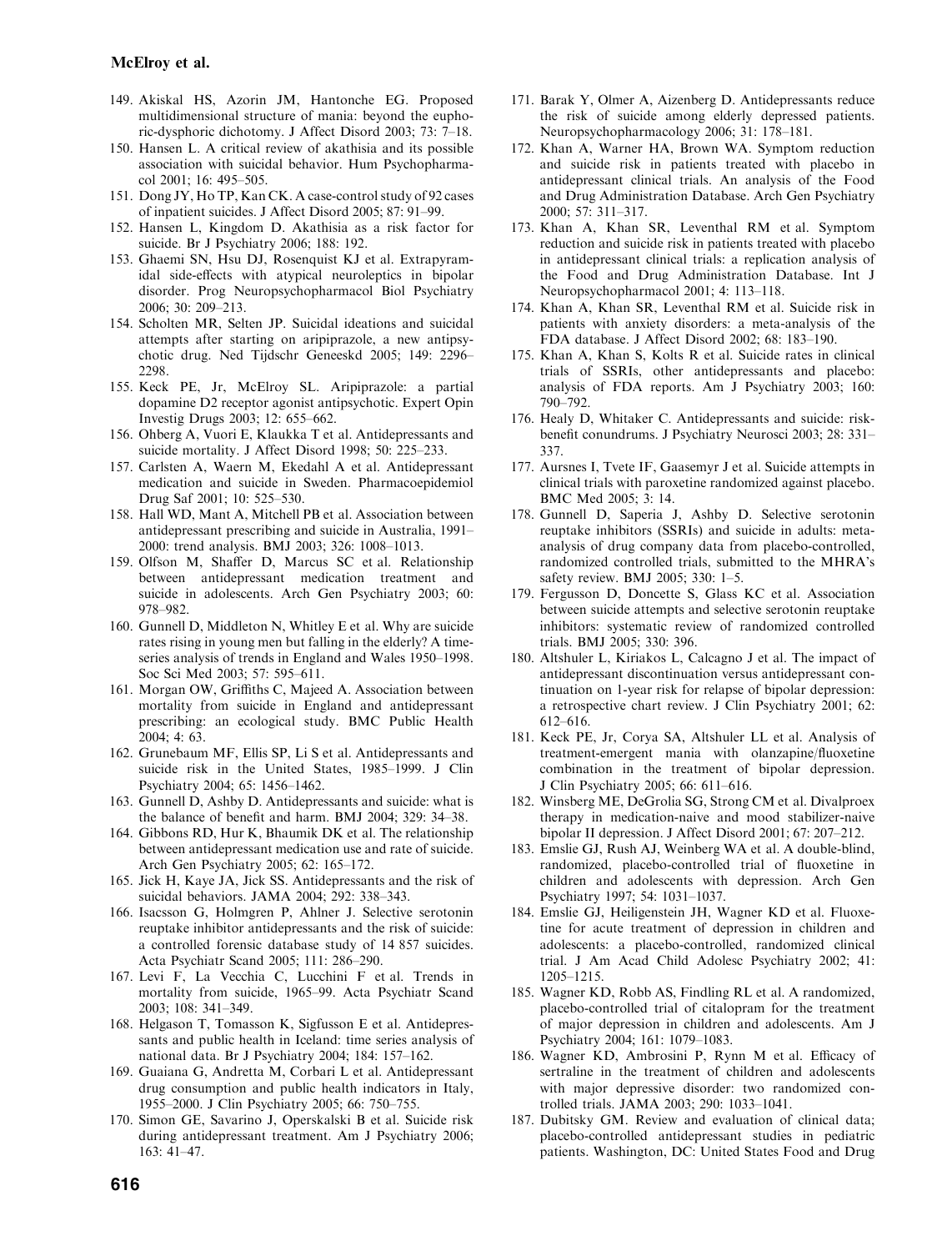#### Antidepressants and suicidal behavior in bipolar disorder

Administration, 2004 [WWW document]. URL http:// www.fda.gov/ohrms/dockets/ac/briefing/2004-4065b1-08- TAB06-Dubitsky-Review.pdf [accessed on 27 January 2006].

- 188. Nemeroff CB, Owens MJ. Pharmacologic differences among the SSRIs: focus on monoamine transporters and the HPA axis. CNS Spectr 2004; 6 (Suppl. 4): 23– 32.
- 189. Bauer M, Adli M, Baethge C et al. Lithium augmentation therapy in refractory depression: clinical evidence and neurobiological mechanisms. Can J Psychiatry 2003; 48: 440–448.
- 190. Hantouche EG, Akiskal HS, Lancrenon S et al. Moodstabilizer augmentation in apparently 'unipolar' MDD. Predictors of response in the naturalistic French EPIDEP study. J Affect Disord 2005; 84: 243–249.
- 191. Goldberg JF, Harrow M, Whiteside JE. Risk for bipolar illness in patients initially hospitalized for

unipolar depression. Am J Psychiatry 2001; 158: 1264– 1270.

- 192. Mitchell PB, Wilhelm K, Parker G et al. The clinical features of bipolar depression: a comparison with matched major depressive disorder patients. J Clin Psychiatry 2001; 62: 212–216.
- 193. Ghaemi SN, Hsu DJ, Ko JY et al. Bipolar spectrum disorder: a pilot study. Psychopathology 2004; 37: 222– 226.
- 194. Bowden CL. A different depression: clinical distinctions between bipolar and unipolar depression. J Affect Disord 2005; 84: 117–125.
- 195. Perlis RH, Brown E, Baker RW et al. Clinical features of bipolar depression versus major depressive disorder in large multicentre trials. Am J Psychiatry 2006; 163: 225– 231.
- 196. Kelsoe JR. Arguments for the genetic basis of the bipolar spectrum. J Affect Disord 2003; 73: 183–197.